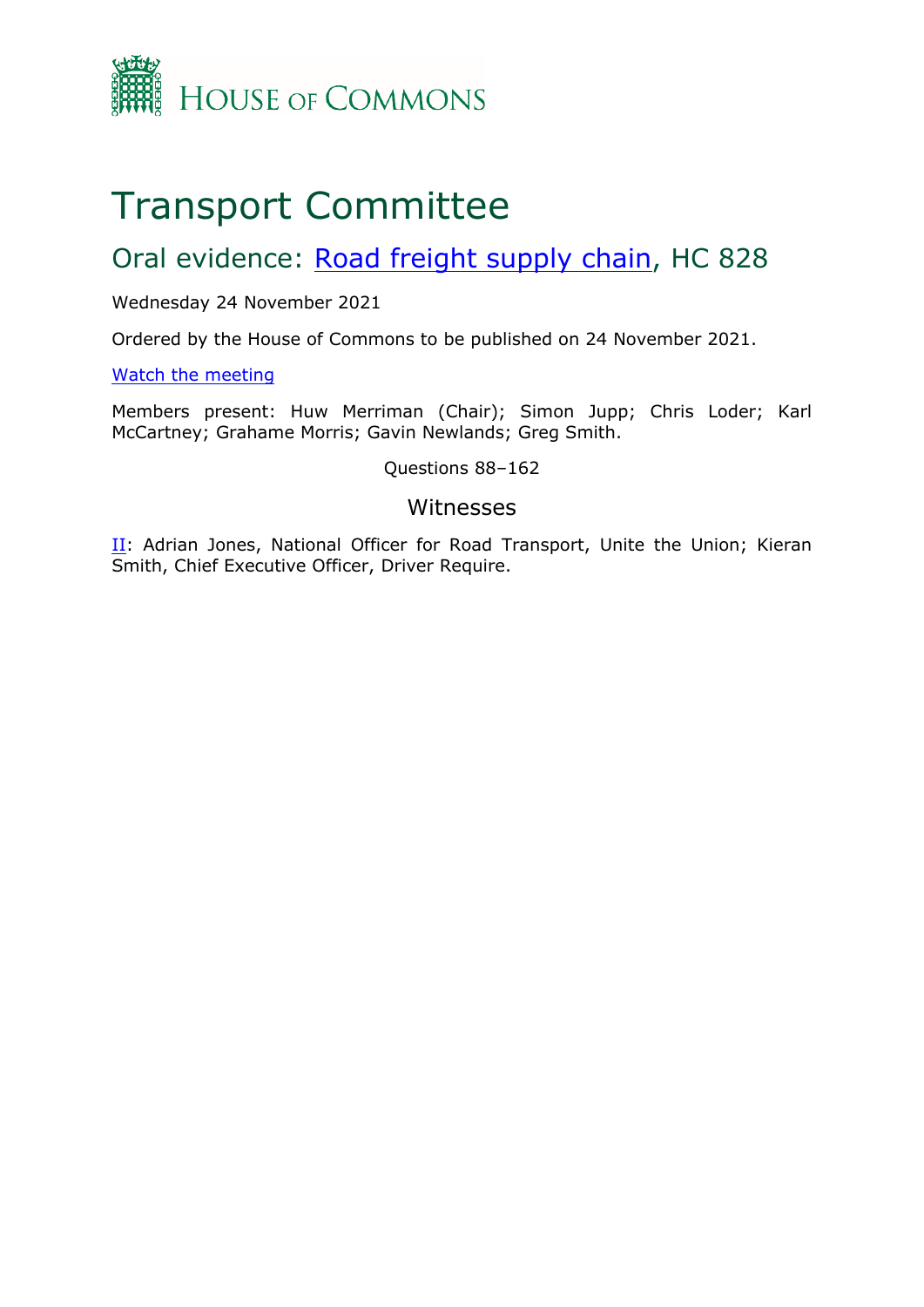

## Examination of witnesses

### <span id="page-1-0"></span>Examination of witnesses

Witnesses: Adrian Jones and Kieran Smith.

Q88 **Chair:** Thank you for your patience. I am sorry that we are late. Please introduce yourselves for the record.

*Kieran Smith:* Good morning. I am the CEO of Driver Require Ltd. We are a specialist driving agency.

*Adrian Jones:* I am the national officer for Unite the Union with responsibility for road transport logistics.

Q89 **Chair:** Good morning to you both and thank you for being with us. We have obviously heard from representatives of the industry. Now, we look to you to represent the drivers directly and, in your case, Kieran, the recruitment of drivers.

I will open by asking: why does the UK not have sufficient HGV drivers to work in the road freight supply chain? Kieran, we will start with you as you are responsible for bringing more into the market.

*Kieran Smith:* I would argue that it is primarily an issue of retention. In my view, we have had a very effective recruitment process and flow for the last 10 years. The issue is that too many people are leaving, and predominantly in the under-45s.

Q90 **Chair:** Why are they choosing to leave the profession?

*Kieran Smith:* Conditions and pay.

Q91 **Chair:** In that order?

*Kieran Smith:* Pay and conditions.

Q92 **Chair:** Are you seeing issues around retention with competition from other sectors with better pay and conditions, or is it more nuanced than that?

*Kieran Smith:* I would say that what is happening is that people are making life choices. This is, to some degree, anecdotal and it is hard to prove it. I would hypothesise that what happens is that people come in at an earlier age, at a younger age. They then decide that they wish to create a family and start a family. The nature of the job is that the majority of the hours are antisocial and unpredictable. That is the hardest thing. We are in a double-income culture now in a family unit. You can only have a double income if you have predictability for both parties to be able to make their plans. When you get to a point where you wish to start a family you end up with a bit of a conflict because the wages to date, up until this year, have not been sufficient for a driver to be the primary income earner for a family unit.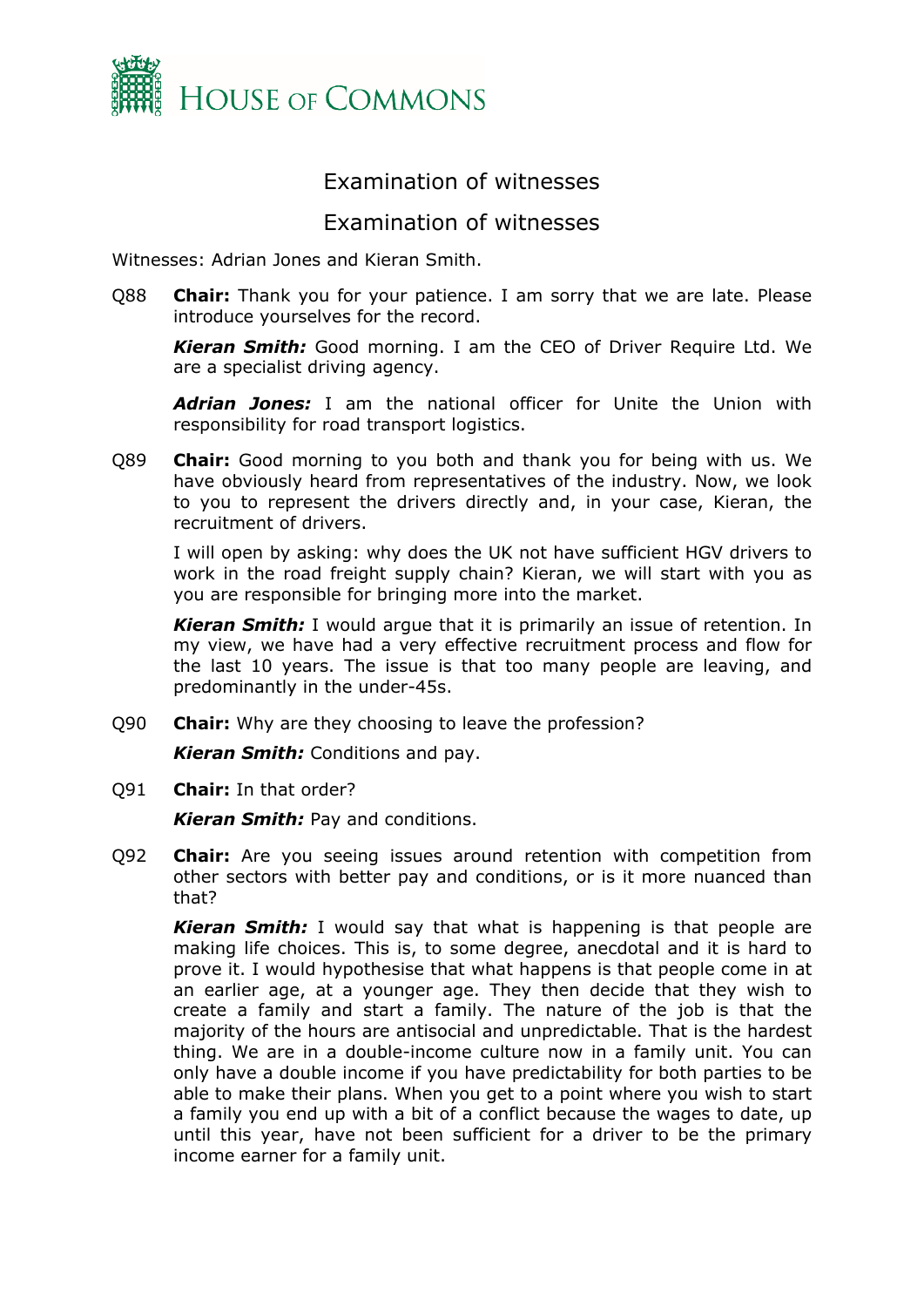

I would argue that you get to a point where they make a decision and think, "There is the inconvenience, long hours and unpredictability. I can take a pay drop, go into the warehouse and earn slightly less, but my partner can now earn a double income because they can attune their lives to mine and suddenly our family income has increased to a level that is beneficial to the family unit as a whole."

Certainly in the statistics, we have seen the majority of the churn. In fact, there was more churn in the under-45s than there was total churn in the sector. In other words, people were joining the over-45s to offset a larger churn in the under-45s.

Q93 **Chair:** Adrian, can I make some of those points to you as well? What is causing the shortage of HGV drivers?

*Adrian Jones:* In the last session Duncan mentioned the lack of respect. That is where we have got to with our membership in the discussions with our membership over many years. Within the industry there is an almost total lack of respect for the job that drivers do. That means different things to different people. It can be in pay and conditions. It can be in the facilities that drivers are offered. It can be the equipment that drivers are expected to use, the job that they are expected to do and the way that they are treated by members of the public, other road users or us, as customers.

It was interesting to listen to the last session. Some really poignant questions were asked, which I absolutely welcome. The representatives that we have already heard from represent the employers, as was very astutely pointed out. It is those employers and those distribution centres—the DCs—where drivers are kept waiting for hours. They are put into a drivers' room. I have literally been into a retail distribution centre and asked to see the drivers' facilities. Their own drivers' facilities comprise a great room, comfortable seats, screens up, vending machines and access to a canteen. It is great. If I ask about the goods-in drivers these are external drivers, not directly employed—it was a room a quarter of the size of this, next to a stinking toilet. There was one vending machine, hard plastic chairs and any female drivers had to ask to use a toilet and be escorted upstairs.

If you are talking about why people are leaving the industry, it is all of those things. How do we deal with all of those things? We cannot do that in isolation. The reason why we are sat here today is we have come to the edge of a cliff, but it has been a really long journey to get to the end of the cliff. Like all of us, we have probably sat and read through the last time we met in 2016 to discuss these issues. To be perfectly honest, there is a phrase we use within Unite, "as read". There is the report. That is what needs to be done. On 1 February 2016 all those issues were there. There is no alternative; we now need to make some changes.

**Chair:** We would be really keen to hear your proposed solutions, as well as the actual issues. I roamed straight into the cause of the driver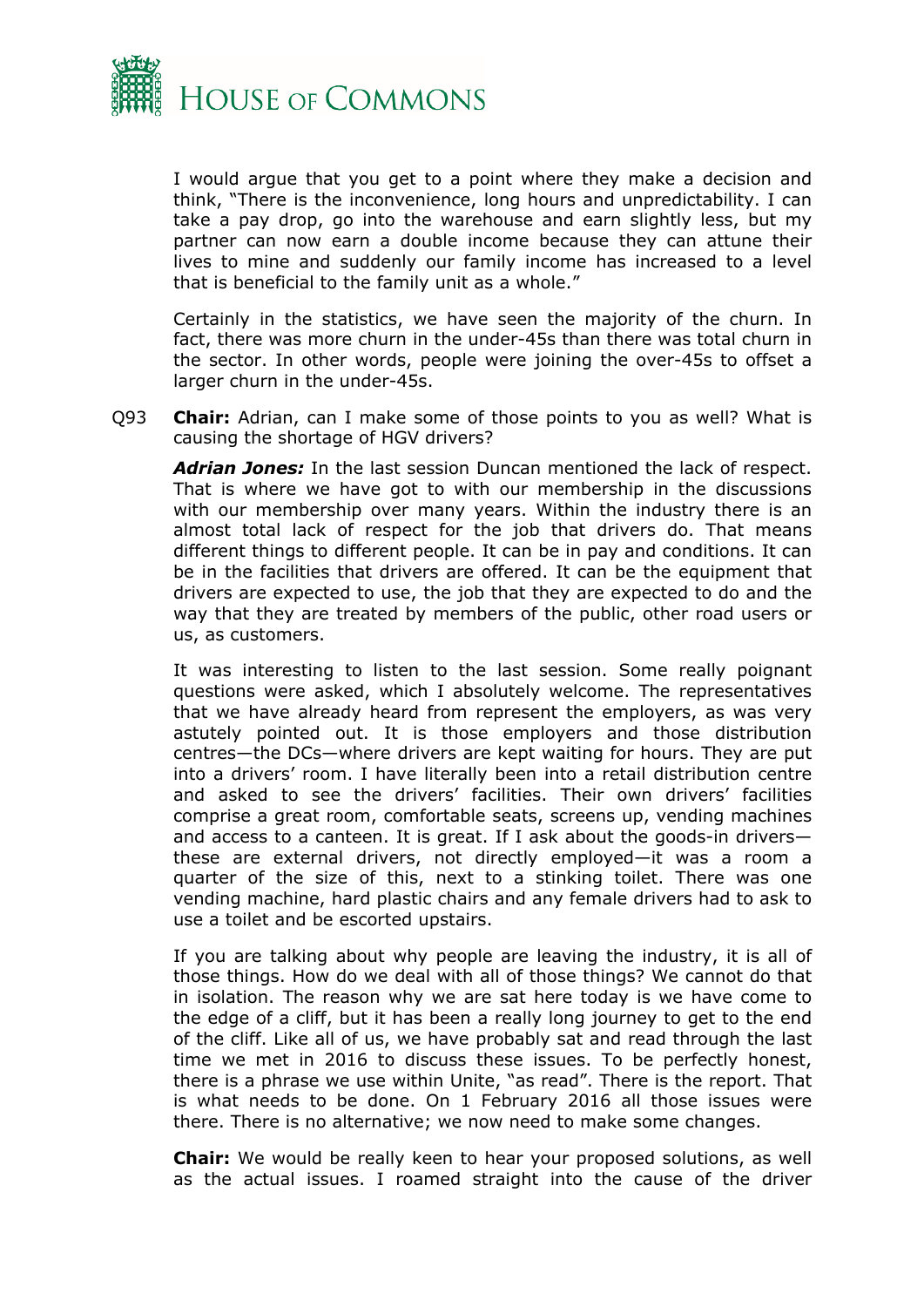

shortage. I should have asked about the scale of it. I will ask Chris to do that because he was also going to talk about the causes.

Q94 **Chris Loder:** I want to ask you both, to what extent do you feel that the driver shortage is through individuals' choice—drivers' choice—or do you think this shortage is as a result of commercial decisions of employers?

*Kieran Smith:* It is entirely an economic situation. We have a highly fragmented haulage market. Over 50% or 60% of the market have less than 15 units. Essentially, there is lots of competition with very powerful, consolidated buyers dominated by the grocery sector and the high street retail sector, as well as construction.

Essentially, what is happening is that you have very aggressive, fragmented hauliers fighting for the business and very strong buyers pushing those rates down. When you consider that labour, as in predominantly drivers, represents between 30% and 60% of the cost of their haulage services, by definition what are they going to do? They are going to push down on conditions, which cost them money, and wages.

Therefore, we have seen repressed driver salaries for the last 10 or 20 years. Certainly, the progress has been lower than inflation.

Q95 **Chris Loder:** Are you thereby suggesting that part of the reason that individuals have decided not to stay in the industry is that employers have allowed their salaries to get out of sync? I think you used the term "repressed". Is that one of the key components of why they are deciding not to stay?

*Kieran Smith:* It is commercial forces. When you can engage a workforce at a certain price, you do it. It is only when you have a critical shortage or a shock to the system—

Q96 **Chris Loder:** Is your belief that that critical shortage has been brought about by Coronavirus—

*Kieran Smith:* Correct.

Q97 **Chris Loder:** —or leaving the European Union—

*Kieran Smith:* No.

Q98 **Chris Loder:** —or any other things?

*Kieran Smith:* I do not believe it has been brought about by leaving the European Union. Yes, there was probably a 10,000 to 20,000 impact on the total workforce, but the majority of it was down to the over-45-yearolds leaving in their droves. We are talking about over 50,000 who left at the beginning of this year in Q1. That is what triggered the crisis.

The think-tank that we have been operating estimated that there would be around a 20,000 to 30,000 drop in the number of drivers caused by IR35, Brexit and other factors. We believe that it was exacerbated to the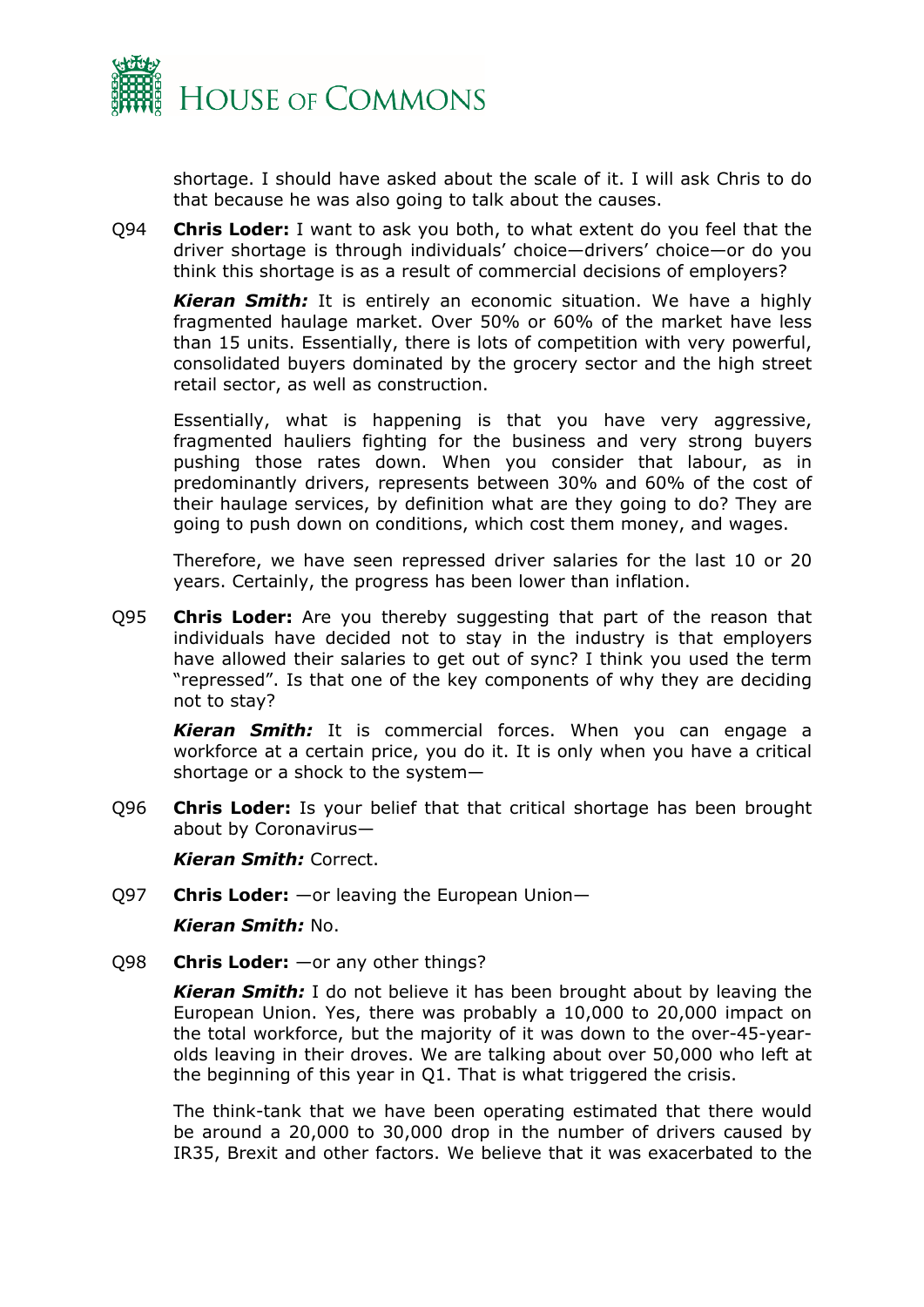

tune of about another 50,000, which eventually took us to a 70,000 shortage. That has then propelled the symptoms that we are seeing now.

Q99 **Chris Loder:** Thank you. Adrian, do you have anything to add to that?

*Adrian Jones:* Absolutely. As Kieran has said, the sector is very diverse and is predominantly made up of small enterprises. In 2020, there were 81,817 road freight enterprises. There were nearly 82,000 enterprises in the sector. The average size of that is five or six employees. The sector is extremely fragmented. We have very large operations that the previous witnesses referred to, but there is a hell of a lot of small operators.

Q100 **Chris Loder:** To what extent do you think competition for HGV drivers exists, and how much of that, do you believe, is affecting the availability of drivers? In effect, what I mean is the demand and supply of drivers.

*Adrian Jones:* At the moment it is very high.

Q101 **Chris Loder:** What is "very high"? Is it the demand?

*Adrian Jones:* The demand and the competition for drivers is extremely high. In the companies where we work with employers and represent our members, we have better terms and conditions than others, and I unashamedly say that, but that still does not stop drivers literally looking over the fence to see what next door are doing and what options are available.

Q102 **Chris Loder:** Kieran, do you have anything to add on that?

*Kieran Smith:* The evidence of the price increases, the wage increases, demonstrates that there is enormous competition. That is good, because, essentially, it is resetting to the correct level.

Q103 **Chris Loder:** You heard my questions earlier to the first panel about the proportionality of full-time employment versus agency employment. Do you have any insights to offer on the extent to which you have seen, at some point, drivers dismissed or made redundant and their role replaced with agency staff?

*Kieran Smith:* I certainly have a view on it.

Q104 **Chris Loder:** Has it happened? Do you know that that has happened in the industry?

*Kieran Smith:* Yes, over the past 10 years probably there has been a trend towards the outsourcing of labour to agency. That has been by some of the very large entities, and for very good reason. The Government and HMRC essentially tolerated the avoidance of tax using IR35 with avoidance mechanisms, basically by a limited company. That meant that if you took into account the tax avoidance effect of about 20% in terms of total cost of agency, using that mechanism, you ended up with a total cost of employment of the agency—in other words, the agency fee—being less than the total cost of employment of the driver as a full-time employee. The result was that it made more sense to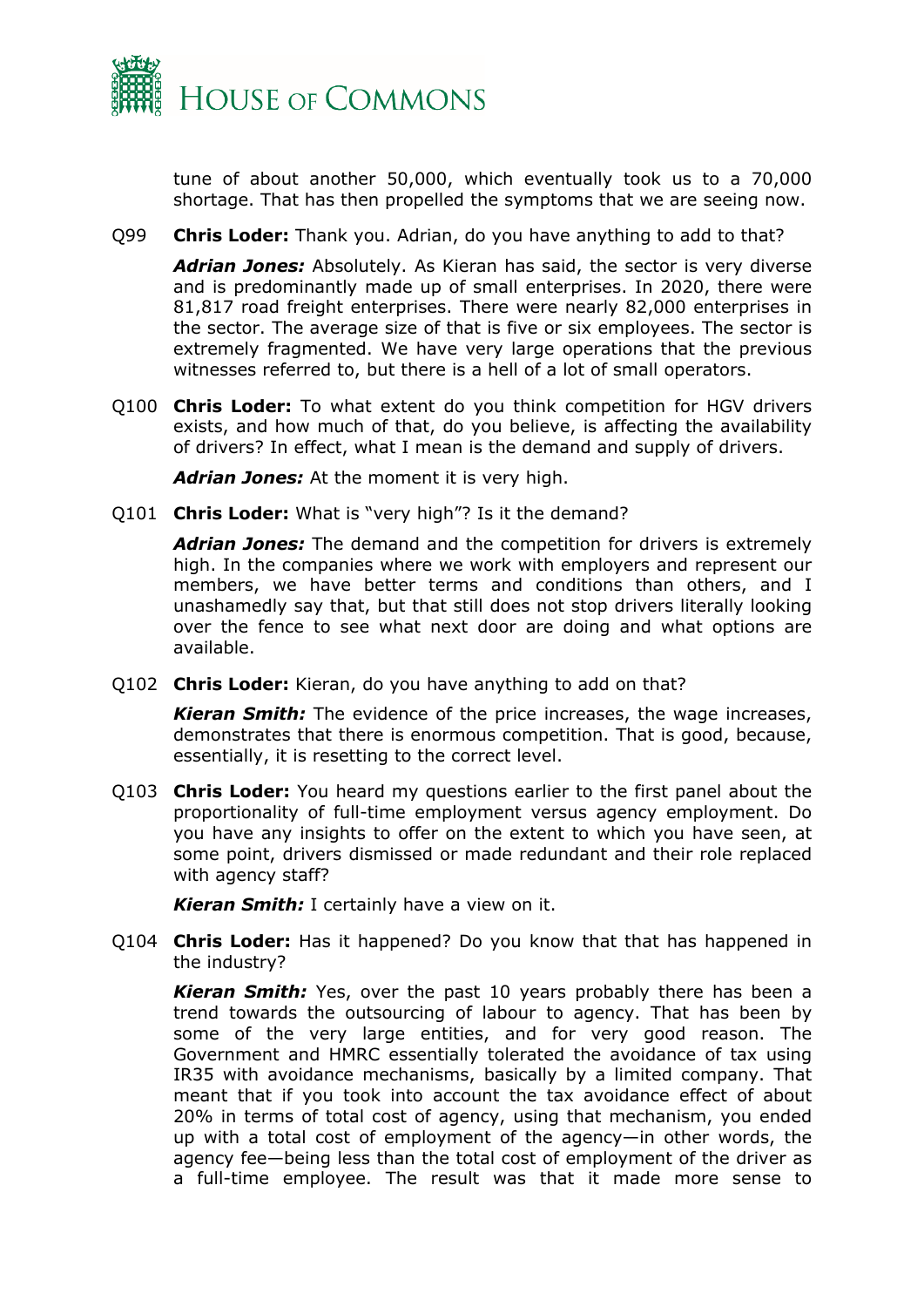

outsource the standard operations. In fact, in the previous Committee report you said that you had noticed that there was outsourcing of standard operations.

Q105 **Chris Loder:** This is in the eyes of the commercial entity rather than the employee. It was in their interests rather than the employee.

*Kieran Smith:* It works both ways. As a limited company, you get more net income. As an employer, you pay out less because you do not have to pay the employment costs of employer national insurance and so on. What actually happened was that the market stabilised at a point where the net pay for the permanent workers matched the net pay for the limited company workers and you ended up with a market equilibrium.

Q106 **Chris Loder:** Thank you. Adrian, would you like to add your insights?

*Adrian Jones:* Yes, I have a slightly different view, unsurprisingly. I will agree with Kieran that over the last few decades there has been a significant move to outsourcing and lots of use of agency drivers.

Q107 **Chris Loder:** On that specific point, do you believe that has significantly contributed to the resilience issues within the sector today?

*Adrian Jones:* I think it will have been a contributory factor, but you then have to look at the drivers that were used and recruited by labour providers and by agencies. A lot of that, as has already been referenced, was migrant labour that is not now available.

There has also been a change more recently in removing, and rightfully so, the Swedish derogation, so there is pay parity between agency workers and directly employed workers. We very much welcome that. That has made a significant difference.

In more recent times, we see a lot more employers looking to recruit, and rightfully in our opinion, their own account drivers—directly employed drivers, rather than sourced through an agency provider. There just is not that financial benefit to the operator or to the economic employer. A Tesco might be outsourced to a Wincanton. Tesco are the economic employer and Wincanton are the direct employers. There has been a significant move in that, but that whole system was predicated on companies looking for more flexibility and more cost efficiency and doing it cheaper. The race to the bottom has been at a frantic pace for far too long.

*Kieran Smith:* I would just confirm what Adrian was just saying there. To make sure we are all clear, we were supposed to have IR35 implemented last year and it was postponed to April of this year. In that timeframe we saw the large companies very much in-source and move back to a PAYE model. When the IR35 reforms were rolled out in April of this year, we saw an immediate 20% increase in agency costs and therefore agency fees because we had to match to parity. It was the synchronous implementation of the parity AWR system along with the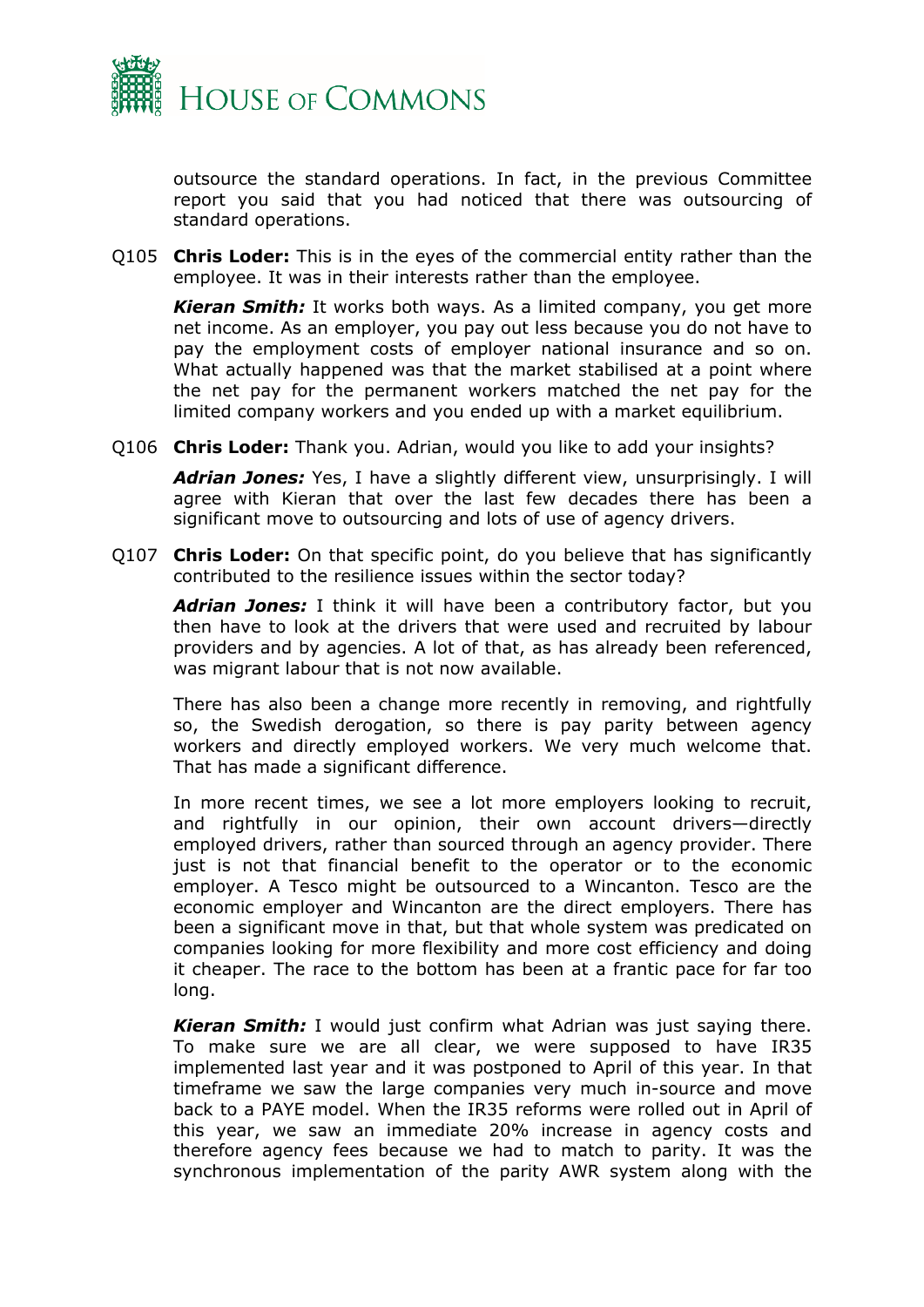

reform of IR35 that pushed the wages up. That was a tremendous impact on overall wages. It has also corrected the market to a very large degree.

Q108 **Chris Loder:** I want to ask you briefly about employment conditions, and specifically how you think they should be improved. We have heard lots of fleeting comments about, "We need to make them better and do this and that," but tangibly it is very difficult to get anyone to say, "This should be improved, and this should be changed specifically," other than to have a pay rise. Can you help us with specific insights into what should be done?

*Adrian Jones:* I will do my best to give clear and concise answers.

Q109 **Chris Loder:** I should say that we can include employment conditions and facilities.

*Adrian Jones:* Because it is all about that. Within Unite earlier this year our drivers put together their driver manifesto, which included seven key points that we see need to be changed. CPC is one of those changes; pay; and the transparency of the OCRS system, the operator rating system so that drivers can see the repute of the people that they are working for. There is a number of different things that need to be done, but fundamentally in a sector with 81,000 different enterprises—the majority of them very small and un-unionised—there is such an element of dog eat dog and undercutting in the third-party logistics world that the one flexible thing that employers and their customers, the retailers and the manufacturers, look to change is the cost of the driver in one form or another. We can only address that if we have some form of establishing standards for pay and conditions that is sector-wide.

Can we do that across the whole of HGV drivers, the commercial drivers? No, we cannot. Someone who delivers aviation fuel is very different from someone who delivers parcels, who delivers milk, who delivers chemicals, cars, car parts or pizzas. They are very different. What we can do is look to establish standards across the industry and standards on facilities.

I am sure we will get on to this, but the Government's £32.5 million for existing facilities is putting money into the pockets of private companies who are already letting professional drivers down. What we need to see are proper facilities supplied, as in other countries. If we look at the port of Rotterdam, the facilities for lorry drivers are provided by the port authority. They are secure and somewhere where drivers can get out of the cab. They can have a shower and get something to eat, with proper, clean toilets. They are maintained by the port. That is the public and private sector working together.

That is what we need to see, but we need to see standards across the piece. If we are talking about pay, we are seeing—and long overdue significant increases in pay. Unite is negotiating significant increases to rates of pay, but far too many companies are looking at applying a retention bonus or a recruitment incentive. That is, "Okay, we will give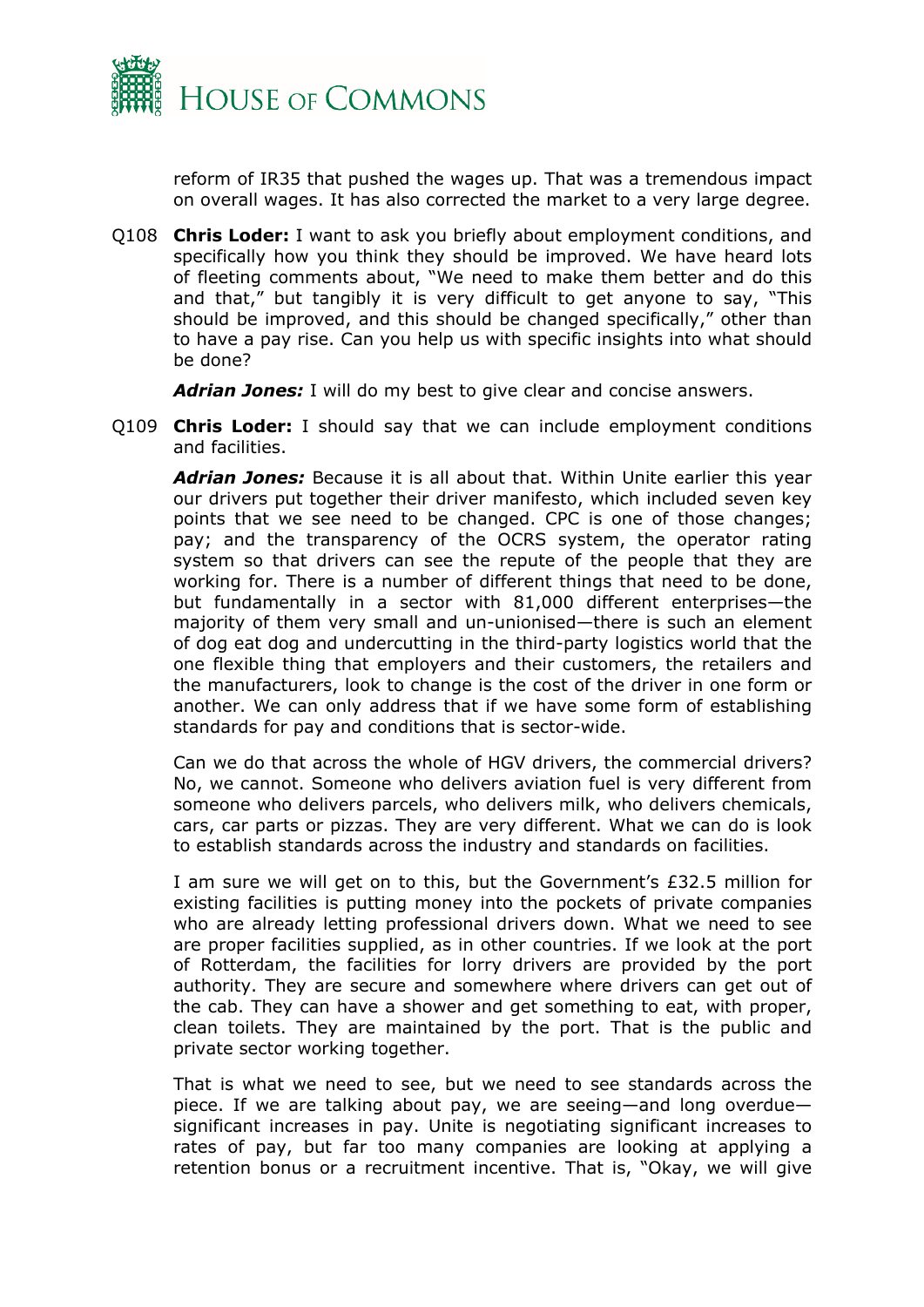

you a grand if you stay until Christmas," or, "We will give you five grand if you stay until March," with the hope and the expectation that that will be able to be removed when the equilibrium, as they see it, is maintained.

Q110 **Chris Loder:** Who do you see is responsible for addressing facilities? Do you see it as the employers, the National Highways or some other part of the Government?

*Adrian Jones:* There are different parts. I think employers have a massive role to play. I welcomed the question—I think it was from yourself—in the previous session. Employers in this sector are not providing facilities for anybody other than their own. We have drivers turned away from other transport companies, saying, "You cannot use these facilities." It is against the law now anyway, but unfortunately it still happens.

What we need to see—it is a bit late even now, unfortunately—is a massive increase in speculative development in warehousing and logistics. If you go anywhere in the country you will see massive sheds being put up, but nowhere for drivers to park and no facilities. In the DCs themselves, yes, they will be there, but the model is, "You turn up and we will tip you or load you, and then you are out the door because I need you to turn around quick." You have a statutory obligation to take a break, but far too many employers are saying, "That is not our problem."

Q111 **Chris Loder:** You are basically saying that it is the employers' responsibility as well as that of National Highways. Is that correct?

*Adrian Jones:* Whether it is National Highways, the Government certainly have a role to play. I would agree with both Elizabeth and Duncan in the previous session that the planning rules need to be looked at. I think where we have developments and planning applications on developments, one of the things that need to be included as a compulsory element is facilities for lorries to be able to park.

Q112 **Chris Loder:** I am going to move on to Kieran just to ask the same question. Do you have a view as to how specifically terms and conditions and facilities for drivers can be improved? I mean, specific tangible things.

*Kieran Smith:* In my view, it is about secure parking facilities. To reiterate what Adrian has just said, it is about standards. I have asked around, and every time I ask people who are supposed to know about this stuff they are unaware of any standard. I am unaware of any standard apart from the HSE standard, whereas if you look at the European connecting Europe facility, where they recently announced €176 million or £160 million—which is not a lot when compared to the £32.5 million—they tied that to the standards. It would be a grant to private enterprise, which works perfectly well, but it is committing them to standards.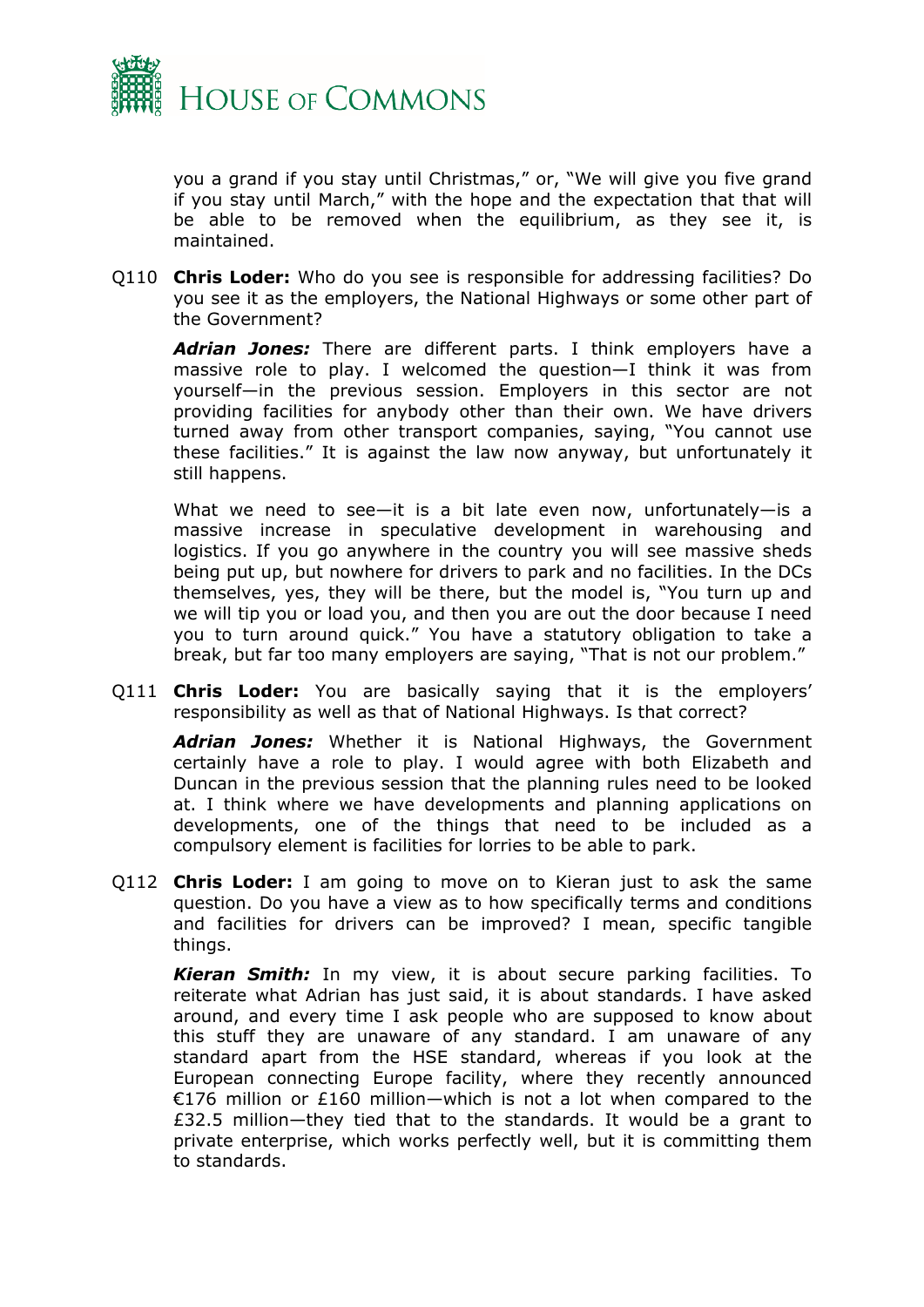

Q113 **Chris Loder:** You say that and it sounds wonderful, but when you have some organisations that are declaring considerable profits why is it the taxpayers' responsibility to deal with that and not the commercial organisation that is declaring billions in profit?

*Kieran Smith:* It is the taxpayers' responsibility to set standards, is it not, in the same way as we do with HSE?

Q114 **Chris Loder:** Indeed so.

*Kieran Smith:* If we could at least do that, and set a level that is required and then, if you are going to grant money to institutions on an entrepreneurial basis to set them up, keep them to those standards.

Q115 **Chris Loder:** I think you are wanting the Government to mandate very clear minimum standards for rest areas.

*Kieran Smith:* Yes, absolutely, and, as Adrian said, very clear planning requirements. Again, on the continent, if you are going to build a very lucrative retail park or commercial park, you must put in sufficient secure parking with security and with facilities.

It comes back to road pricing as well. We tax but we do not use that tax to invest in the provision of secure and decent facilities with amenities. If you look at France, where you have a toll system, when they build a toll road there are requirements that they have aires de repos every so many kilometres, and on each of those aires de repos you must have a toilet, it must be functional and it must be clean. We do not do that. Yes, there is a Government obligation because you are taxing us.

Q116 **Chris Loder:** You would love us to put in our report that we think the Government should mandate minimum standards. Am I right in saying that?

*Kieran Smith:* I think so, yes, and also planning standards.

*Adrian Jones:* I would agree with that, but those standards have to be done in clear partnership with drivers. There is also a way that we want to see those standards maintained. If you have standards, how do you enforce them? We all know what a decent toilet should be, but our drivers are faced with substandard toilets every day. What we want to see is a panel of experts with ex-drivers. We have them in Unite. We have plenty of drivers who have unfortunately left the industry for one reason or another. They know when facilities need to be accessed and know what those standards are. We can hold those providers to the agreed standards.

Q117 **Chris Loder:** Thank you. Can we briefly cover what the sector is doing to fix the driver shortage? We have talked about the issues and why we have them, but in terms of fixing and getting better it is important.

What, specifically, could be done by individuals and/or organisations to deal with this shortage? I know that we have talked about pay and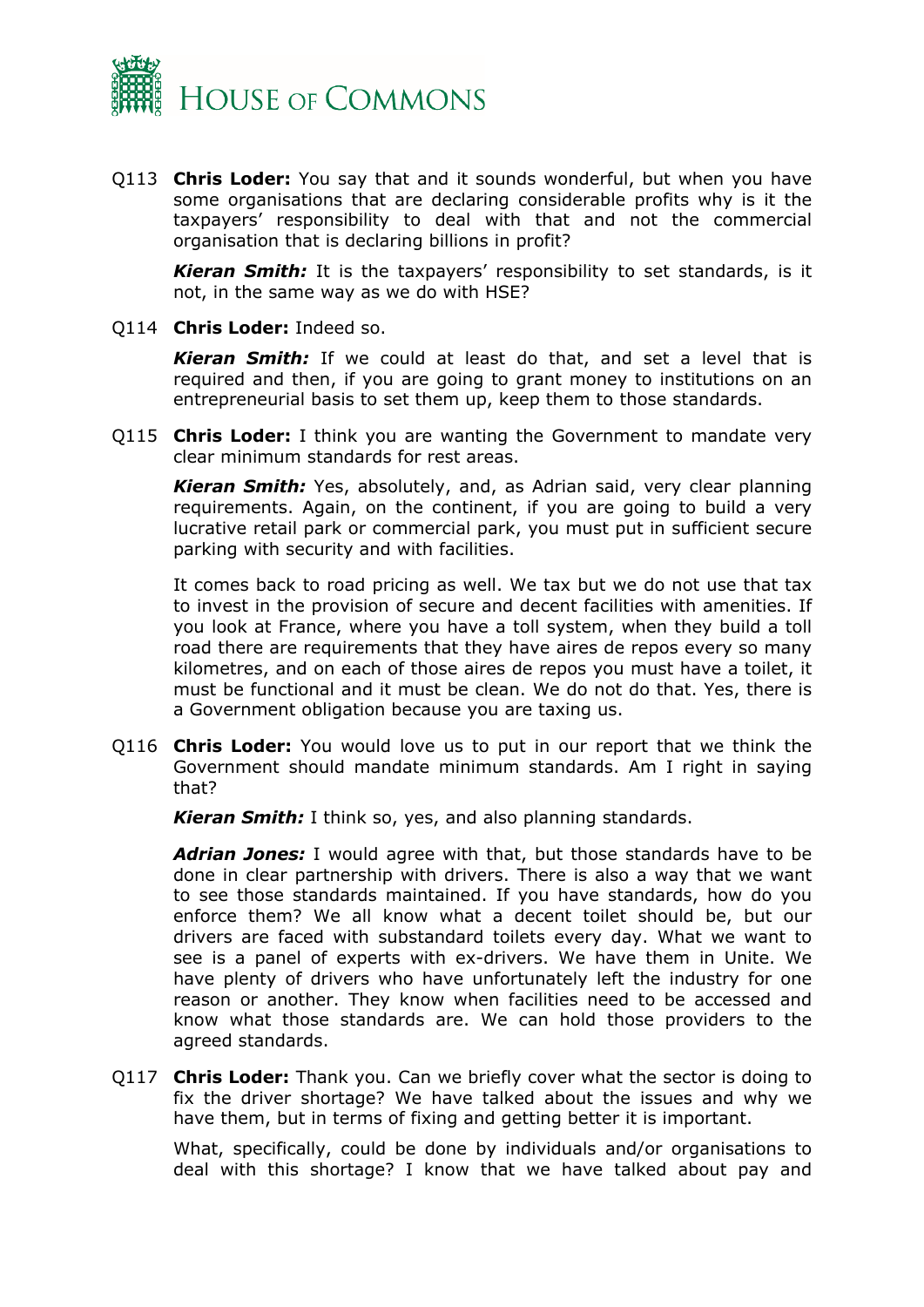

conditions, and so on, but specifically what can be done? I think it is more than just literally the pay packet.

*Kieran Smith:* There is a lot happening already. It shocks me that throughout this whole thing nobody has mentioned SNAP and the Transport Association. They are two initiatives that have been going for quite some time. You are aware of them? They are collaborative parking and amenity sharing between different haulage companies. If you look on their web pages you will see a map of all the different locations, along with the public facilities. As a truck driver, if you are signed up to that network, you can then stop and use their amenities. You will have safe parking there.

I know for a fact that over the past year and a half, during the Covid crisis, several operations have opened up their doors, even when they are outside those particular networks.

What we are also seeing is a lot more flexibility and openness by employers to accommodate different shift rosters and hours.

Q118 **Chris Loder:** Can I briefly reset? What I am asking is: what else can be done other than what is being done?

*Kieran Smith:* They can do that better. They can do more of that.

Q119 **Chris Loder:** So more of the same, but in terms of specific—

*Kieran Smith:* You say, "the same", but I do not think it has been recognised.

Q120 **Chris Loder:** Are there any specific things, then, that you want recognised for our purposes that are being done but we do not know, it is not talked about or the press do not seem to cover?

*Kieran Smith:* You touched on whether overtime is cheaper for offsetting. I think what we are going to see are natural market forces at play. As wage rates go up, people are going to become more inventive and will go back to the last century, offering a base rate with a higher premium for antisocial hours.

Q121 **Chris Loder:** Would you agree with that in terms of the offsetting? For example, do you believe that there is a vacancy gap maintained through overtime?

*Kieran Smith:* I would not call it a vacancy gap. What I would say is that over the past 20 years, due to the pressures on the costs of labour and because of the use of outsourcing to agency because of the IR35 symptoms, what has happened is that you have had a gradual concertinaing of the rates to one standard rate, with only small variables for night and overtime. Night and overtime became very much on par with base.

What is going to happen now, and what we are seeing happening—it is only anecdotal at the moment—is that the base rate is not increasing as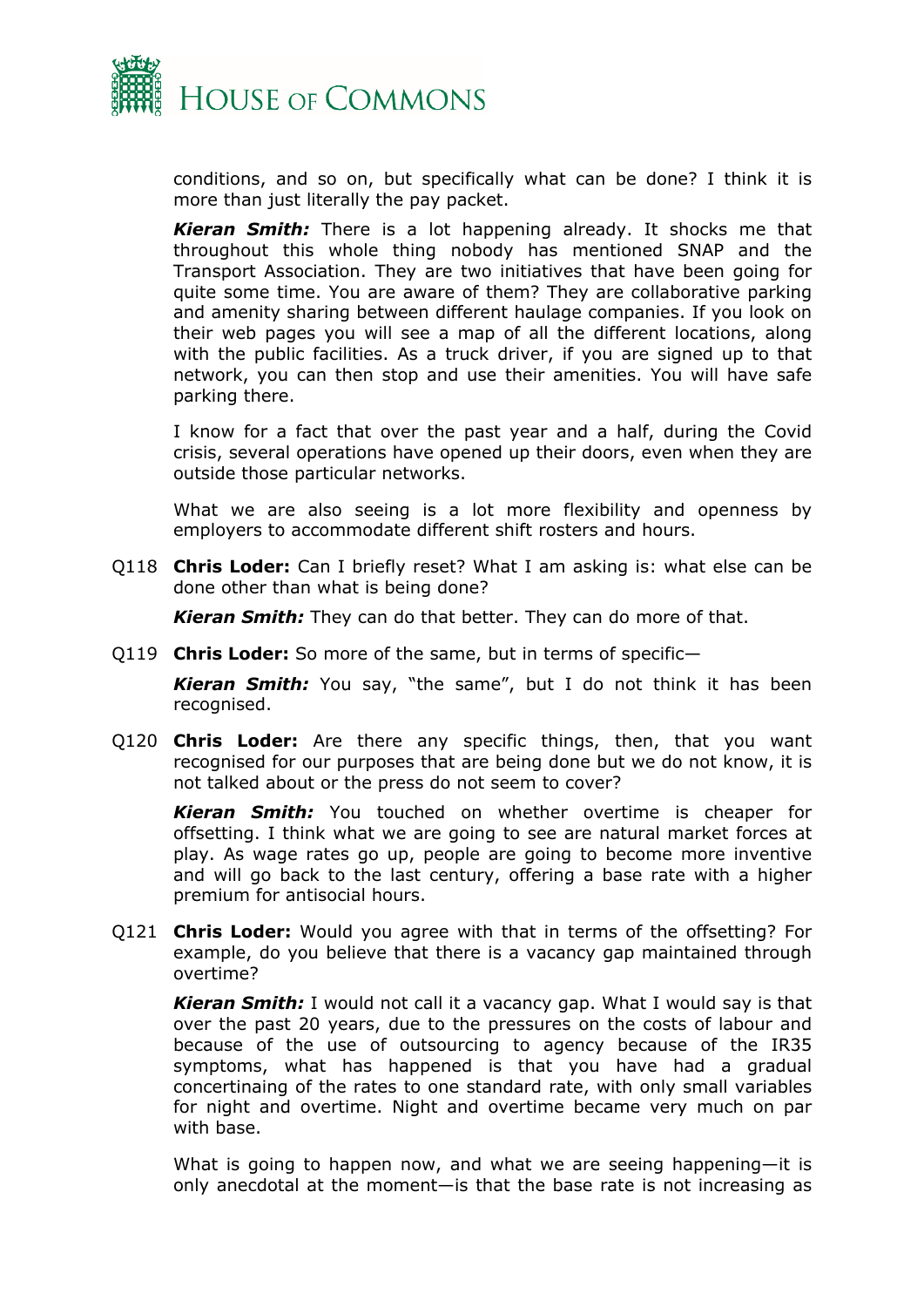

much as the antisocial rate is increasing, and harder work is being compensated to a greater degree than easier work. We are seeing the differentiation between the two, and again it is about allowing market forces to essentially roll out and take their effect. What will happen is that that will make overtime less attractive. Therefore, transport operators will start to curtail overtime and bring in new drivers at base rate.

*Adrian Jones:* It is not really an overtime issue. Overtime is a concept in a contract of employment.

Q122 **Chris Loder:** The specific question was really about what more can be done by businesses and individuals to sort this issue rather than just go off on that tangent. Can we just cover that?

*Adrian Jones:* Absolutely. One thing that employers that operate as a business need to do is to stop looking at the law in relation to drivers as a target rather than a maximum. A driver can work a 15-hour day. If I work a 15-hour day I am knackered, let alone sleeping at the side of a road in a tin can and then doing another 12 or 15-hour day the next day. For far too many drivers their own employer will plan them for a 15-hour day and then say, "Right, you have nine hours in your cab." The response when the driver pushes back on that is, "No, you can do it, so you will." Even now, and even when there is a recognised shortage of skilled drivers, that is still happening.

There needs to be a clear culture change in the way that drivers are treated and respected. We need to look specifically at the laws that apply to drivers. Drivers are monitored every single second of their working day. Every single second they are accountable. But they are not just accountable for the tachograph rules. They are accountable for working time rules. Sometimes those conflict. In a survey of our members, what is the single most common infringement that drivers are pulled on? It is not even a driving infringement; it is a working time infringement, which is six hours.

We want to see a complete review of the rules that apply to drivers, so that we can get a simple, single standard that drivers can apply. We can then start to address the issues around that maximum being a target rather than a safety safeguard.

**Chair:** We have some really good evidence out there in terms of potential recommendations, but I sense that we will get even more decent evidence if we carry on asking the questions before we try to summarise that.

Q123 **Simon Jupp:** Obviously, I mentioned in the last session that employers in my patch have had to put up wages quite considerably in recent months. Do we know what the average salary for a driver is now in comparison to what it was pre-pandemic?

*Adrian Jones:* The number of times I have been asked that question in the last few months. It is extremely difficult. I am accompanied by a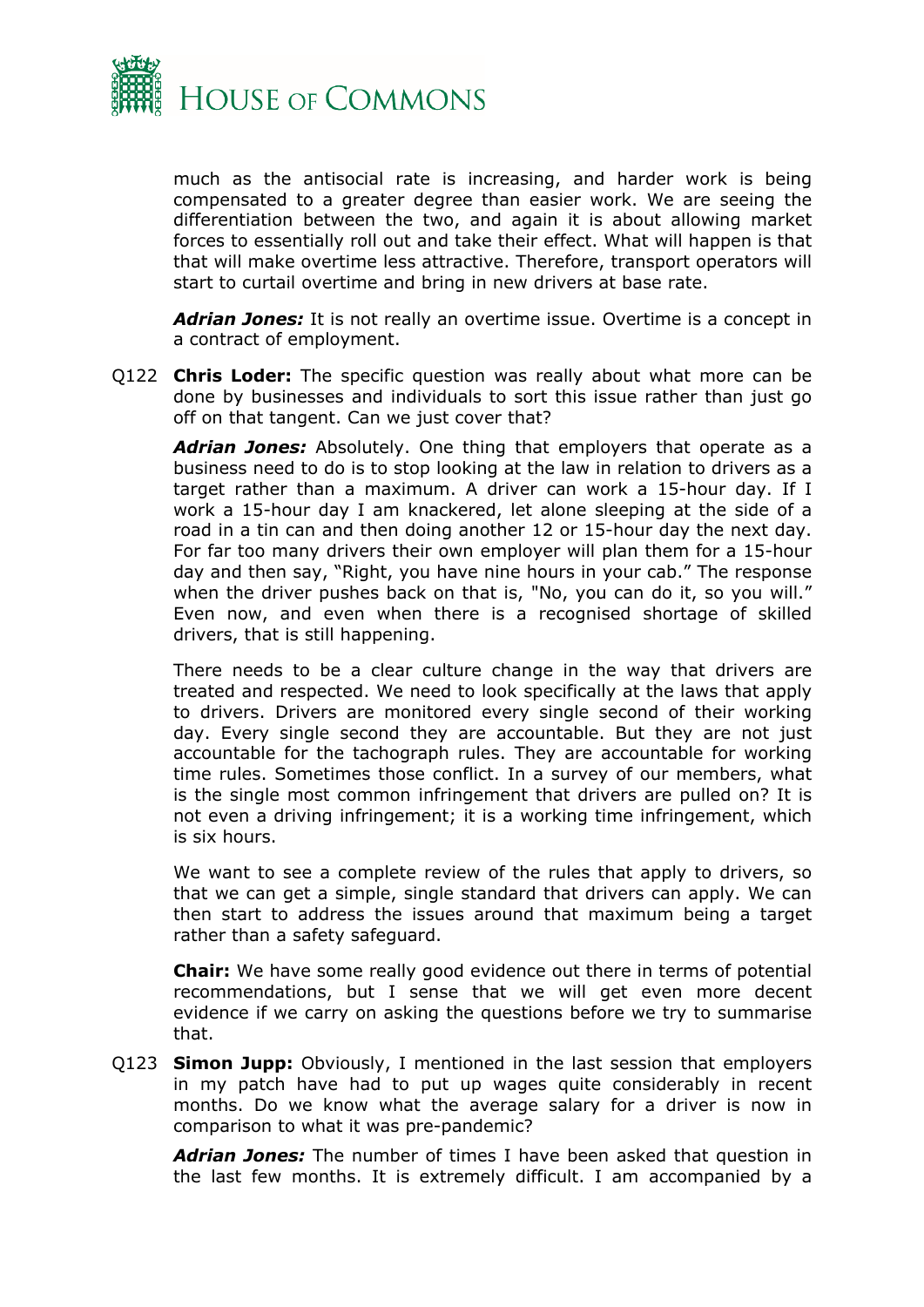

colleague today who is a retail driver from Northern Ireland, so he is very interested in the earlier debate. He is leading for us in the discussions on the CPC review. It is really difficult because you cannot compare somebody who delivers cars with someone who delivers bricks.

Q124 **Simon Jupp:** Is there regional disparity, though?

*Adrian Jones:* There is regional disparity, absolutely. We will see employers with a national fleet applying different rates and different increases in different ways in different places. We will absolutely see that.

Elizabeth referenced that the survey with the Logistics UK members was averaging a 10% uplift in pay. If we look at where RPI is at the moment—and RPI is the right inflationary measure, by the way—that is a 4% increase and not a 10% increase. A pay increase is only a pay increase when it is  $-$ 

Q125 **Simon Jupp:** There are lots of either "welcome back" bonuses or "welcome to the industry" bonuses. I know of employers who are giving, for example, up to £5,000 to welcome new drivers to the industry, or even to cajole people back. Is that something that factors into your mathematics?

*Adrian Jones:* We do not count that as pay because it is not pay. It is a one-off payment.

Q126 **Simon Jupp:** It is helpful though, is it not?

*Adrian Jones:* Of course. Money in your pocket is always helpful, is it not? That is what I say to employers. If you want to put money in our members' pockets, go ahead and do it, but that will not resolve the lowpay issues. If you offer £1,000 or £5,000 to get somebody in, and there are strings attached to that—you might get that in instalments or over 12 months—you do not get it on day one and then leave on day three; of course not. It is not just about that.

I think you, or one of the panel, spoke about a constituent on £11 an hour. That is not an uncommon rate of pay for a professional HGV driver. It is not uncommon.

Q127 **Grahame Morris:** Can I just follow up on that? My colleague Chris Loder asked Duncan Buchanan this question earlier. He was a little bit sensitive in relation to the rates of pay over the last five or 10 years. It is certainly true that there have been some terrific awards in recent times that Unite have secured, but that is against a background of a number of years of decline in real incomes. Is that your experience across the industry?

*Adrian Jones:* Absolutely, spot on. We have seen headlines saying that John Lewis lorry drivers are on £100,000 a year and all of that stuff.

**Simon Jupp:** I am in the wrong job.

*Adrian Jones:* Trust me, you are not. The reality is very different. One of my shop stewards, who was in pay negotiations earlier this year,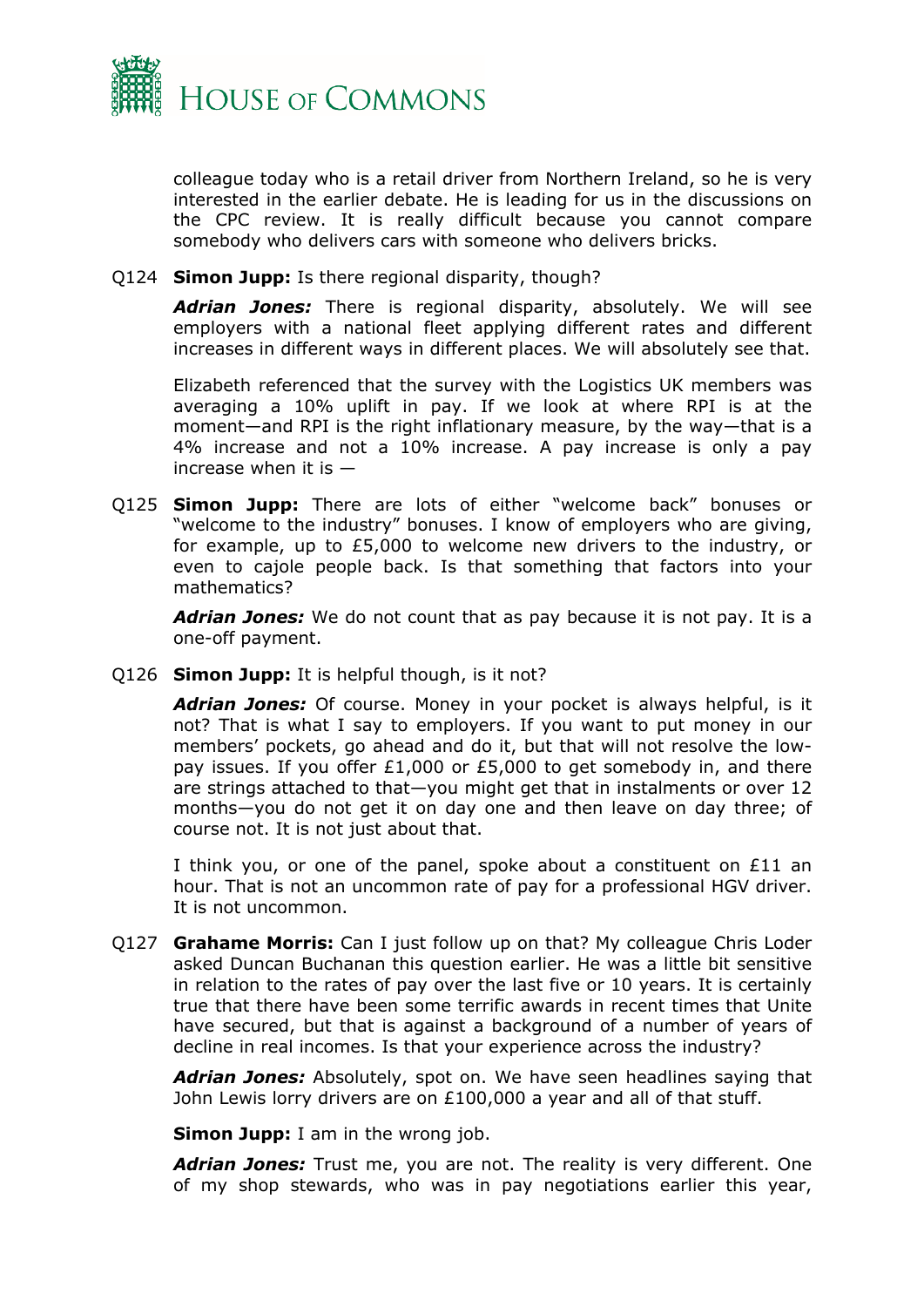

secured a good deal for our members, as you would expect. He, himself, applied for a job. He saw it on a website and applied for a job. It was £62,000 a year. As soon as he started looking at what you had to do to get that £62,000 a year, he realised he would be out every night, maxing his hours every single week. He would be absolutely thrashing the system to do everything and maxing out every tax-free allowance that he could, doing everything. Yes, there are jobs out there all the time in any sector where you can earn big money, if you are prepared to throw yourself in front of a bus almost.

Q128 **Simon Jupp:** Kieran, is there anything you want to add to that on the wider question about salaries, wages and what they look like now in comparison to how they looked before?

*Kieran Smith:* Certainly from the agency side, we have seen increases of about 20%. I do believe that that is filtering back into the permanent sector, into permanent employment. The Logistics UK survey probably gives the best estimate of where that is right now. If you say it is an average of a 10% increase, then, as we just said, there are regional and sectoral disparities or variations. You can expect in some sectors for it to be going up by 20% to 30%, as in the grocery sector, and in others it stays very low. Again, it ties into how difficult the work is and the difficulty of the hours as well.

**Simon Jupp:** One of my colleagues, Karl McCartney, is jumping the gun at this point. I can sense it.

Q129 **Karl McCartney:** Thank you. It is because we are talking stats at the moment without actual figures. You mentioned the job was advertised for £62,000. In reality, what would a normal driver earn in that role? Would it be £40,000 or £45,000?

*Adrian Jones:* A normal driver?

Q130 **Karl McCartney:** In the role that you mentioned.

*Adrian Jones:* I cannot remember what that role was.

Q131 **Karl McCartney:** If he did a normal job.

*Adrian Jones:* Let us talk about a retail delivery driver, delivering to supermarkets and shops. You are probably talking between £30,000 and £35,000, depending on what the company would be, as a broad—

*Kieran Smith:* Pre-pandemic.

*Adrian Jones:* No. I would not say that is pre-pandemic.

Q132 **Karl McCartney:** So what would somebody just starting out driving start out at? Would it be £25,000 or £30,000 or less than that?

*Kieran Smith:* For a class 1, as in articulated lorry, we would be offering a base between £14 and £16, heading up towards £18 an hour. You can work that out. It is heading towards £45,000 to £50,000.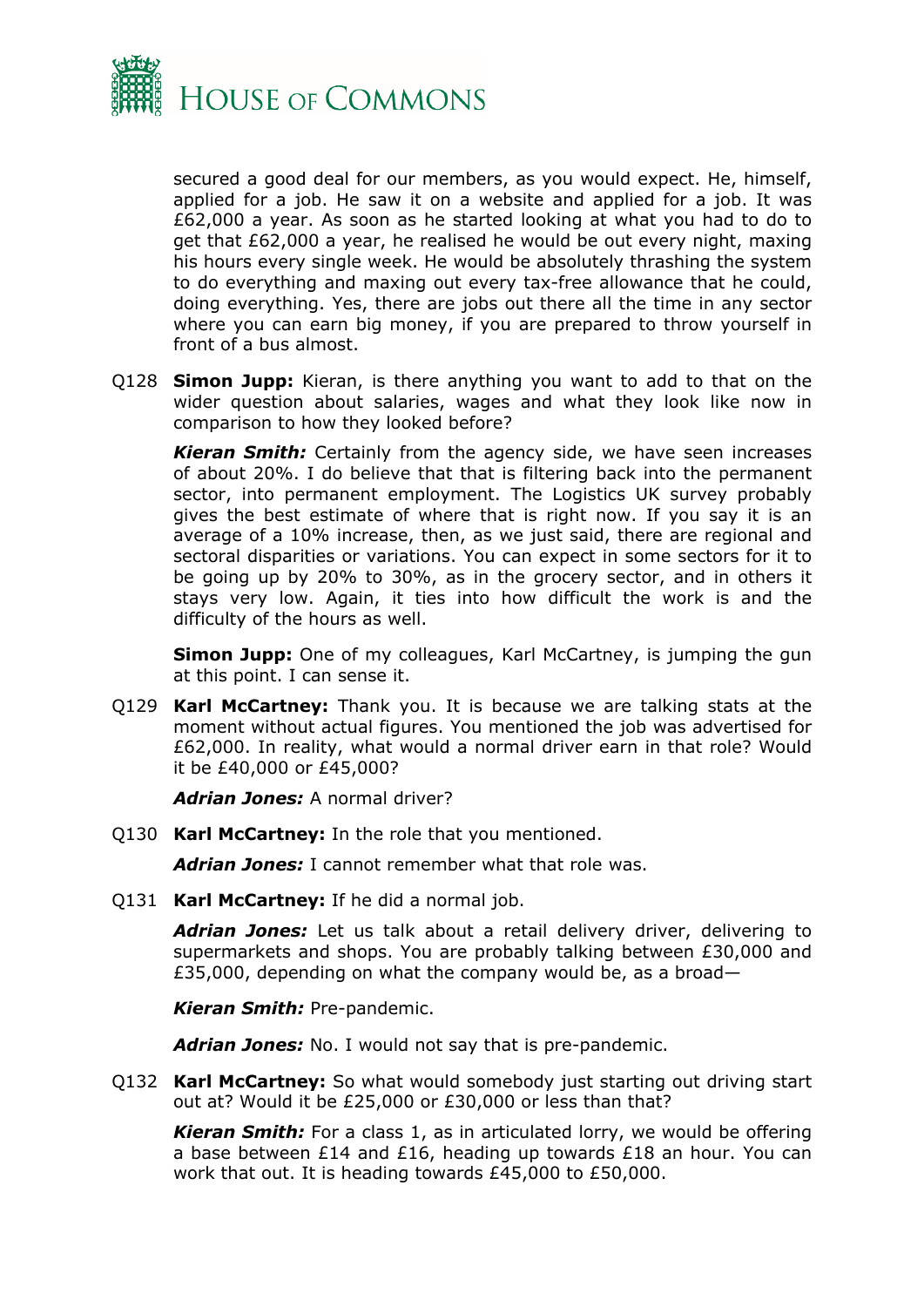

- Q133 **Karl McCartney:** Somebody with 10 or 15 years' experience? *Kieran Smith:* No.
- Q134 **Karl McCartney:** No change?

*Kieran Smith:* Ten to 15 years' experience as a lorry driver is arguably not much different from somebody with two to three years' experience in reality. It is knowledge of the roads and so on.

Q135 **Karl McCartney:** You do not get consummate pay rises through having had that experience.

*Kieran Smith:* No. You will get an improvement in salary for having an ADR certificate, for example, for hazardous goods or for—

Q136 **Karl McCartney:** How much would a petrol tanker driver earn?

*Kieran Smith:* They are the ones who are the kings of the road. They had the best salaries before. Arguably, the reason we had the crisis was grocery companies and high street retail companies started paying more than them. What did they do? They thought, "Well, I am going to go over there." Of course, because you have PDP, petroleum distribution passports, and—

Q137 **Karl McCartney:** What would their average annual salary be, roughly?

*Kieran Smith:* I do not know, to be fair. I thought it was in the £50,000 to £60,000 range.

Q138 **Karl McCartney:** £55,000 or £60,000?

*Kieran Smith:* That is what I thought it was.

*Adrian Jones:* It is a highly unionised sector where we get deals. There is a sectoral approach—

**Karl McCartney:** I am just trying to get some actual figures.

Q139 **Simon Jupp:** If I may change tack, in this meeting we have discussed pay and conditions—both in the terms of the contract but also the literal conditions—and you have given some powerful testimony, Mr Jones, about the way drivers have to stay in very small rooms in some places or by the road. I mentioned my hatred of the A303 earlier. I got that out of my system and I am very glad to have done so. There are the antisocial hours.

In the first session, parking and congestion were mentioned. I am a frustrated driver on a regular basis because I am stuck in traffic. Traffic continues to increase, and we have had a car-led recovery from the pandemic, which means that more people are not using public transport in many places but are using their car again. They have reverted to doing that because we were told for ages that public transport was dangerous, wrongly, by various different health professionals.

In particular, congestion must be a really big downside to the job. Who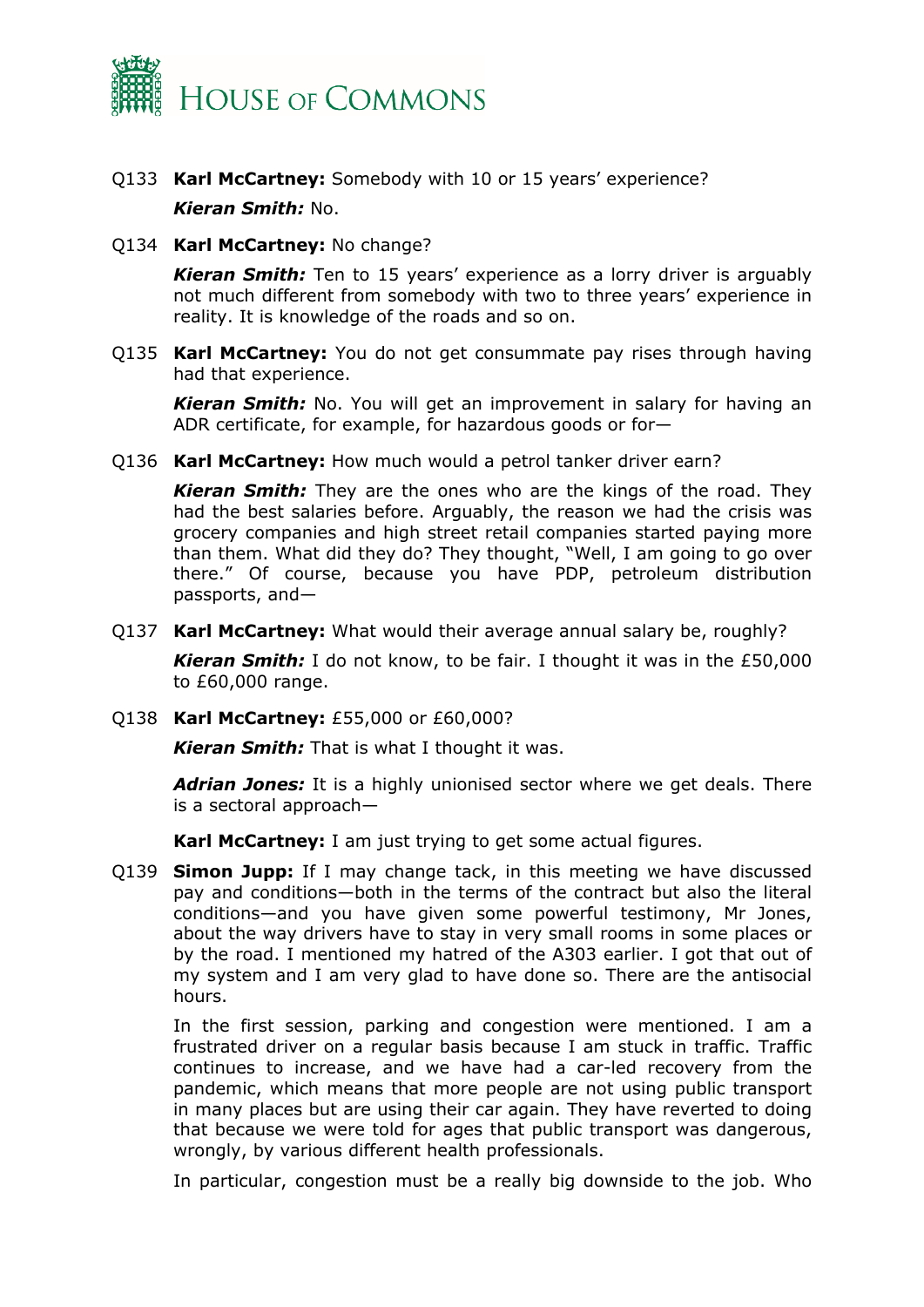

wants to sit in a traffic jam for an hour on a motorway or any other big A road? It is just not very appealing, is it, Mr Jones?

*Adrian Jones:* No, it is not, but to be perfectly honest it is one of the parts of the job that comes with it, and always has done. It is one of the unplanned elements. You cannot say, "I'll be home at 10 o'clock," or, "I will finish at this time." You can have a guess, but professional drivers are ultimately very patient and understand that the safety of themselves and other road users is paramount.

Q140 **Simon Jupp:** What about the impact of different transport policies, as they have evolved over the last 10 years? We are talking about lowtraffic neighbourhoods. We are talking about active travel schemes in and around cities and places like that. Do you think that has exacerbated the frustration amongst drivers and your members?

*Adrian Jones:* To a certain extent, yes, very much so. We absolutely acknowledge designated cycle paths, for example. We understand that for the safety of all road users and for cyclists we want to promote environmentally supportive modes of transport. But if you are driving a 40-foot lorry the recent changes to the Highway Code—for example, with priority for cyclists and other road users so that it is the motorist's responsibility—it puts even more pressure on to the driver.

Yes, there are certain policies that are having a detrimental effect—and I use that word cagily—for professional drivers. Ultimately, the drivers will deal with that. That is what professional drivers are there for.

Q141 **Simon Jupp:** It does not help, does it?

*Adrian Jones:* Of course, it does not help, but as long as drivers are paid appropriately, if it takes me two hours or eight hours to get to my destination, that is what it takes me. That is my job, to get there safely.

*Kieran Smith:* I do not have a particular view on that. The only thing I can add is that, in addition to being held up in congestion on the roads, they are very often held up for longer at the client sites when they arrive. That is the most frustrating thing of all. At that point you put it down as POA. It is not driving time, and there are all sorts of consequences. Often you do not have the facilities, as Adrian was saying.

At the end of the day, if the wages go up then, by definition, the driver becomes more valuable, in which case having them sit around for four hours because whichever company will not unload them starts to become more expensive and therefore the negotiation between the haulier and the customer changes. Hopefully, they start to make that more efficient and give priority to the driver rather than to the warehouse.

**Simon Jupp:** I am conscious of time, so I will hand back to the Chair.

**Chair:** Thank you very much, Simon. Before Greg Smith takes us into the area entitled "the role of Government", Grahame Morris is going to touch on recruitment and retention.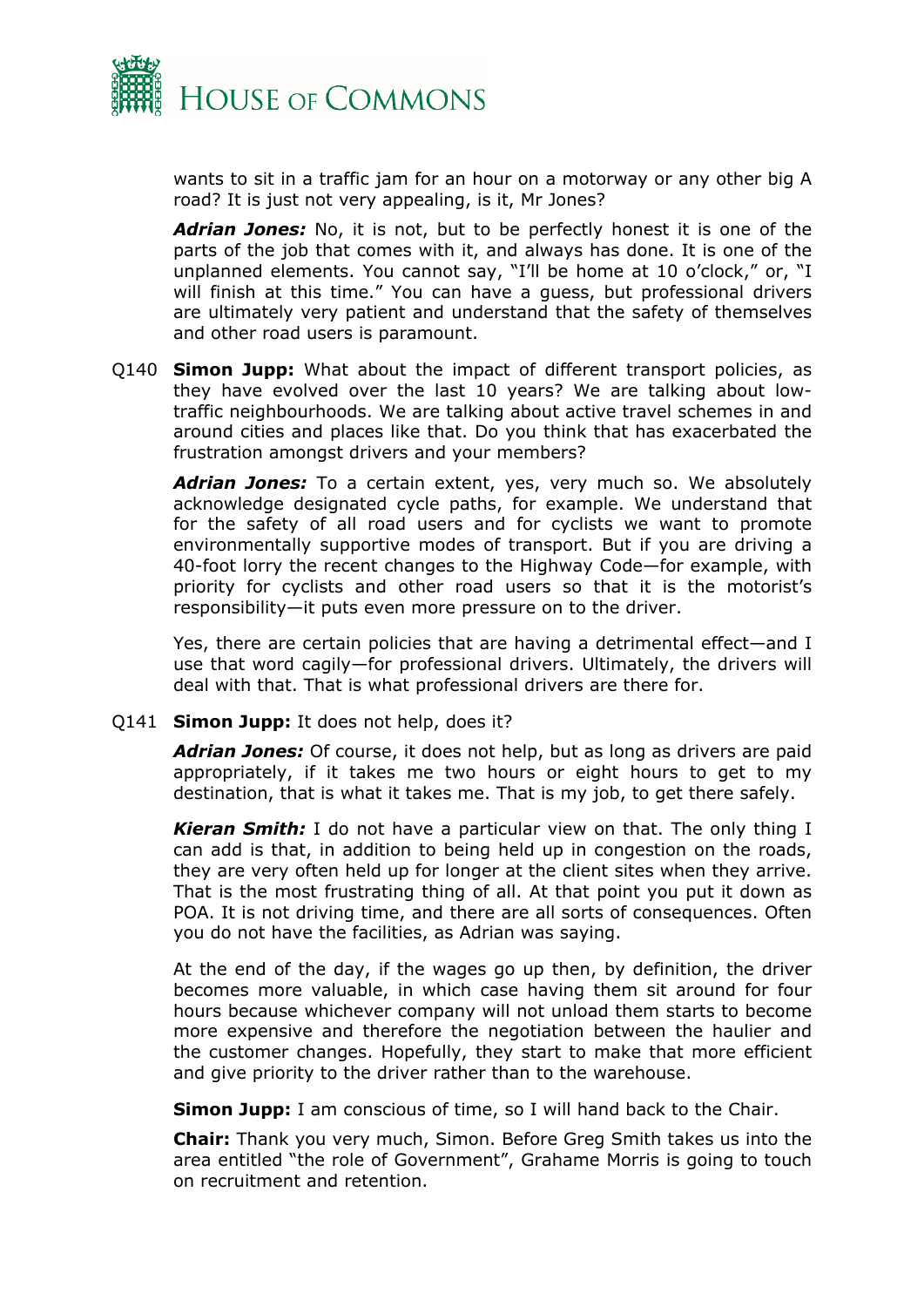

Q142 **Grahame Morris:** Very briefly and in particular, who do you think should pay for driver training? I also wanted to say to both Kieran and Adrian, thank you very much for your written submissions. It is very helpful to our deliberations.

On that specific issue, I think you heard some of the responses from the employers' panel earlier. What is your view?

*Adrian Jones:* Vocational training should always be paid for by the employer. In a sector where there is a lot of genuinely self-employed drivers, obviously that falls to them as being self-employed. If we are talking about the CPC—certificate of professional competence—then that should absolutely be paid for by the employer, and it should be done in work time. We have drivers who are told, "It is your responsibility; you will do it at the weekend; and you will pay for it." Why would you do that? Think of another profession where you are told that.

Q143 **Grahame Morris:** And that is an impediment to recruiting more people into the business?

*Adrian Jones:* Absolutely.

Q144 **Grahame Morris:** Do you have the same view, Kieran?

*Kieran Smith:* At the end of the day, yes, of course it should be paid for by the employer. What I would say, though, is that in the past when standard operations were outsourced to agency, by definition you also laid off all your industrial relations costs, your HR costs, your training costs, your workwear costs and everything. That is changing. It has all gone back in-house. I think we are back to a normal standard operation.

Q145 **Grahame Morris:** I would like to ask one other unrelated question that arises from an earlier answer. You were talking about a good example being the port of Rotterdam with secure parking, good facilities for drivers for rest and to have something to eat and so on. In the lack of progress that we have had since the last Select Committee report, both you and the employers have said that there is a role for Government in planning in particular, if not in funding these facilities.

We have this new dimension of elected mayors. Is there any forum where the industry or the sector could approach elected mayors and say, "Look, in incorporating your new infrastructure, will you please address this deficiency?" Is that a new dimension that has been explored?

*Adrian Jones:* We have had discussions with elected mayors over the last few years. We have not really made much progress. We have made as much progress as we have with national Government.

Q146 **Greg Smith:** We have heard a lot throughout this session that has been very helpful around Government intervention and things that the Government can do. I really want to probe your thoughts on, first, very much an in-principle question of how much is this the Government's problem and how much is it down to the sector? I guess within that we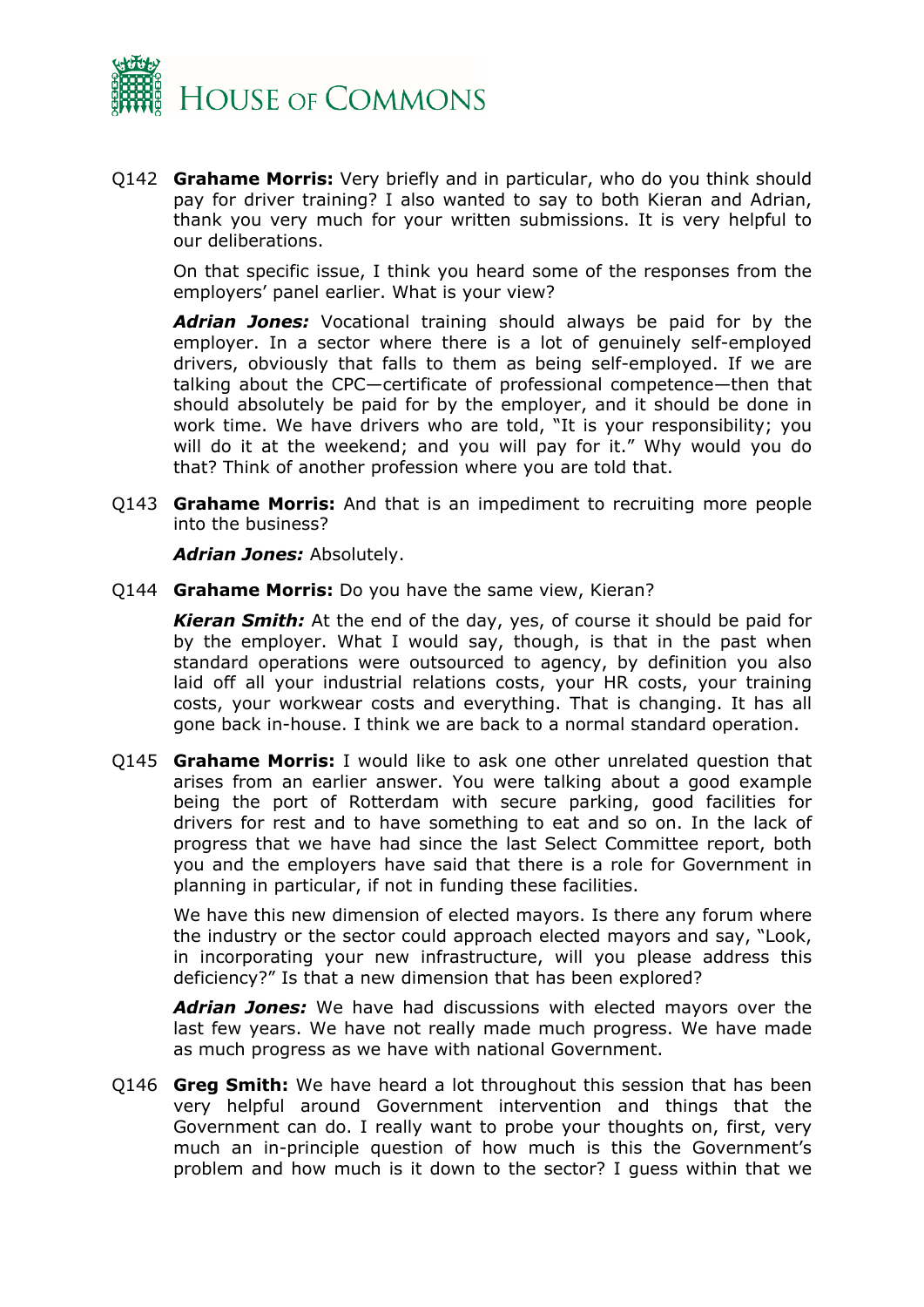

can draw together some of the things you have already said and hopefully bring in some new ones. The United Kingdom is now a sovereign country again, free to set our own regulations and laws and is not hampered by regulations from regional organisations.

What are the most effective things that the Government have done already. Is it drivers' hours? I know there has been some controversy on safety points around that. Is it cabotage rights? What has worked, what has not and what more can the Government, as opposed to the sector, do to support the industry?

*Adrian Jones:* I think you have already heard from the representatives earlier about the issues around testing and licensing. That is fine. That is there and that is happening. Getting people through testing is one thing, but we need to fill the hole in the bucket and stop people falling out. We do have some concerns about the changes to the standards of testing. Reversing is not now part of the test, but it is part of the training. That seems a bit ludicrous to most drivers out there. We do have concerns around that.

On the steps that the Government have taken, the relaxation of hours is a bit of a moot point now, to be perfectly honest. Even though we are into probably month 20 of the last 24 months of a relaxation of drivers' hours, as of yesterday, from figures from the DfT, there are 39 operators who have confirmed that they are using that relaxation. Remember that I talked about nearly 82,000 enterprises in the sector. There are 39. It is absolutely irrelevant to the current situation.

**Grahame Morris:** And it is dangerous.

*Adrian Jones:* Of course, it is dangerous because of the cumulative effect. Drivers work long hours anyway. We have drivers that now, without a relaxation, will be working 60, 70 or 80 hours a week. Kieran referred to POA—periods of availability—but we need to get rid of it because it completely skews the whole purpose of safety rules, which are about managing the amount of hours that drivers should be working.

Q147 **Greg Smith:** I take you at your word in what you have said on that, but from an evidential perspective, so that we can come to the best recommendations and conclusions within this report—and I accept a limited number of operators have taken on board some of the relaxations—how many incidents have there actually been as a result of those drivers changing their hours?

*Adrian Jones:* We do not know, and that will not be recorded.

#### Q148 **Greg Smith:** There is no data at all?

*Adrian Jones:* There may be data available at some point in the future, but at the point of an incident—an RTC, for example—will that be recorded? It is one of the things that we have discussed previously. DVSA are the standards enforcement agency, but police investigate road traffic collisions.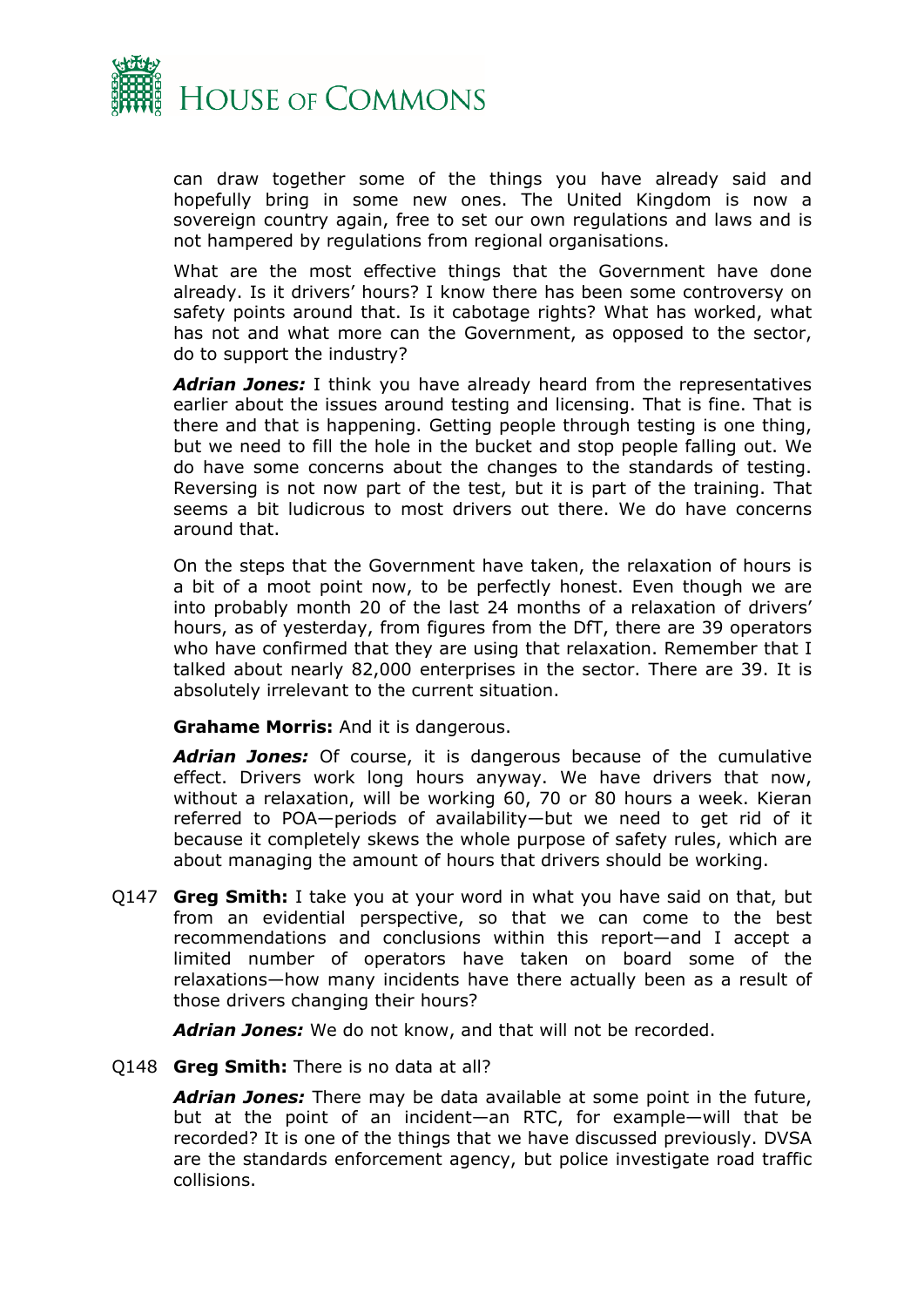

Q149 **Greg Smith:** Anecdotally, from a union perspective, I am pretty certain that if there had been certain incidents and your members or members of other unions had been involved in them—this is what they pay their money for—they would have been on to you pretty quickly.

*Adrian Jones:* Anecdotally, we have not had any reports. We have made a freedom of information request to the Department for that data, but we do not have that data available.

Q150 **Chair:** Evidentially, how can you say it is dangerous then?

*Adrian Jones:* Because if you are extending the time that somebody is working in a safety-critical role, that is very clearly going to be dangerous. The accumulated effect of fatigue on a driver, if you are talking about congestion, long hours and all the pressures that drivers are under, and if you are doing that for even longer over a period of time, that will have safety connotations.

Q151 **Chair:** We are really focused on the evidence here and not picking on it on that basis. That presupposes that the absolute max was being operated at previously, and so then you go over that. That would then be proof. I can see anecdotally why you might say it is dangerous because you are going that way, but I cannot see how you can prove that evidentially.

*Adrian Jones:* The only evidence that would provide it will be by crossreferencing road traffic collisions with the hours that professional drivers are driving. That is not done. It is not measured as a factor, as far as we are aware.

Q152 **Greg Smith:** That is fair enough. Kieran, do you want to add anything on the base question of how much of this is Government or how much has worked or has not worked?

*Kieran Smith:* The testing initiatives have definitely worked. We saw record months in September and October of almost a 50% rise in the total number of tests. By definition, the flow in is working. The evidence in the report that I have given you indicates that it is the critical below 45-year-old sector that we are really looking at. That is the bit that takes the brunt of the harder work and also it is the area where we get the most retention problems. The indications in the Q3 stats from the ONS quarterly level four survey are that we lost pretty much everybody who came in in the third quarter, even despite wage increases. I would argue that it is always going to be about retention.

What can the Government do for retention? It goes back to planning and investing strategically in roadside infrastructure. It goes back to making sure that, now that we are out of the EU, let us reform our CPC, drivers' hours and working time rates. It is mind-bogglingly complex. You almost need a degree to be able to work out some of the more esoteric combinations of working time and driving time. You are supposed to do that while you are driving a 45-tonnes truck at 56 mph, going around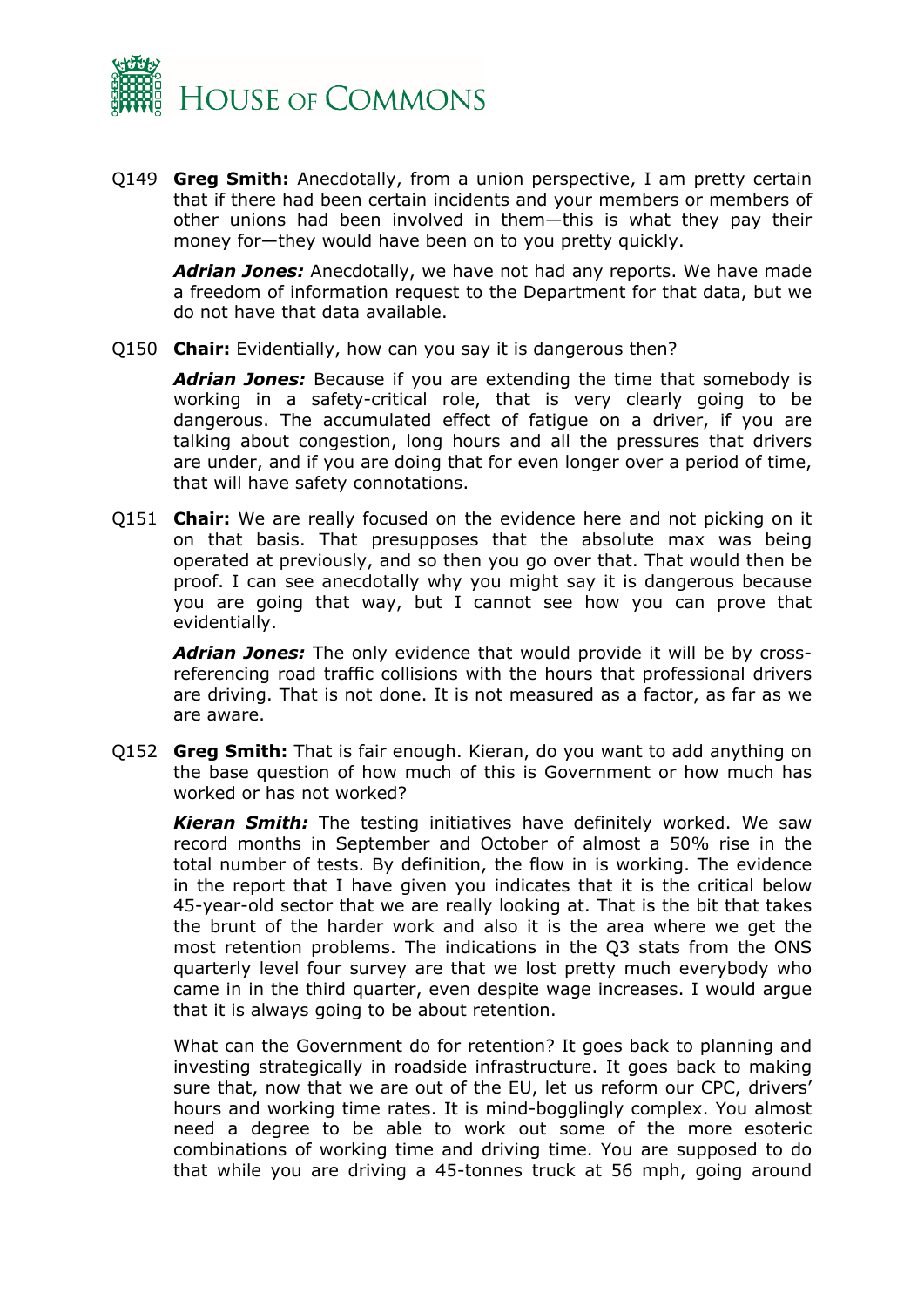

hazards like roundabouts. How are you supposed to do that? It would be a perfect opportunity to simplify the hours.

The other thing to do—and I know this is probably very radical—would be to look at the benefits. On the continent you are not allowed to drive an LGV on Sundays. I cannot imagine that we are ever going to get that far, but that enforces a break for every single LGV driver on the continent every week. At the moment, we have European regulations that we have adopted and taken on but we do not have that rule about weekly working. Drivers can really and truly be exploited and pushed to the limit in their daily driving. Reforming that will have a fundamental impact.

Q153 **Greg Smith:** That is enormously helpful. From my perspective, as you have rightly said, we have left the European Union and that gives us great freedoms to shape our own regulations to suit the needs of the United Kingdom.

I appreciate that you might want to write to us, and perhaps it is in the presentation that we were given just before this meeting started, but can you give us some specifics about how those reforms would best be done?

*Kieran Smith:* I certainly do not have an opinion on that. Other expert people have much better opinions on that than I do. I would actually defer to the representative bodies, the RHA and Logistics UK on that one.

Q154 **Greg Smith:** Adrian, do you have a view on that?

*Adrian Jones:* Yes, absolutely. It is very complex, and I could quite happily bore you with all the detail. It is things around the confliction between four-and-a-half hours' driving time and six hours' working time. That is the biggest contentious issue.

We have issues around the derogations that are built into the current rules. We have a derogation for night drivers. The law says that night drivers can only work for 10 hours, but you can have a derogation out of that. It makes a mockery of it.

On the reference period, drivers should only work an average of 48 hours over a reference period. The standard statutory period is 17 weeks, but again there is a derogation, and you can extend that to 26 weeks to make that a longer period. Drivers can work 60 or 70 hours at the beginning of a period and less towards the end. We can look at all of these variations.

We just need to scrap periods of availability. We need to get rid of POA and pay people properly. There are all of these specific issues. Unite, the trade associations and the Department did look a few years ago at what we could do. In the confines of the European legislation it was found that that was too difficult, so I think there is a will across the industry from drivers and operators to look in detail at what is the art of the possible in the statutory obligations of drivers.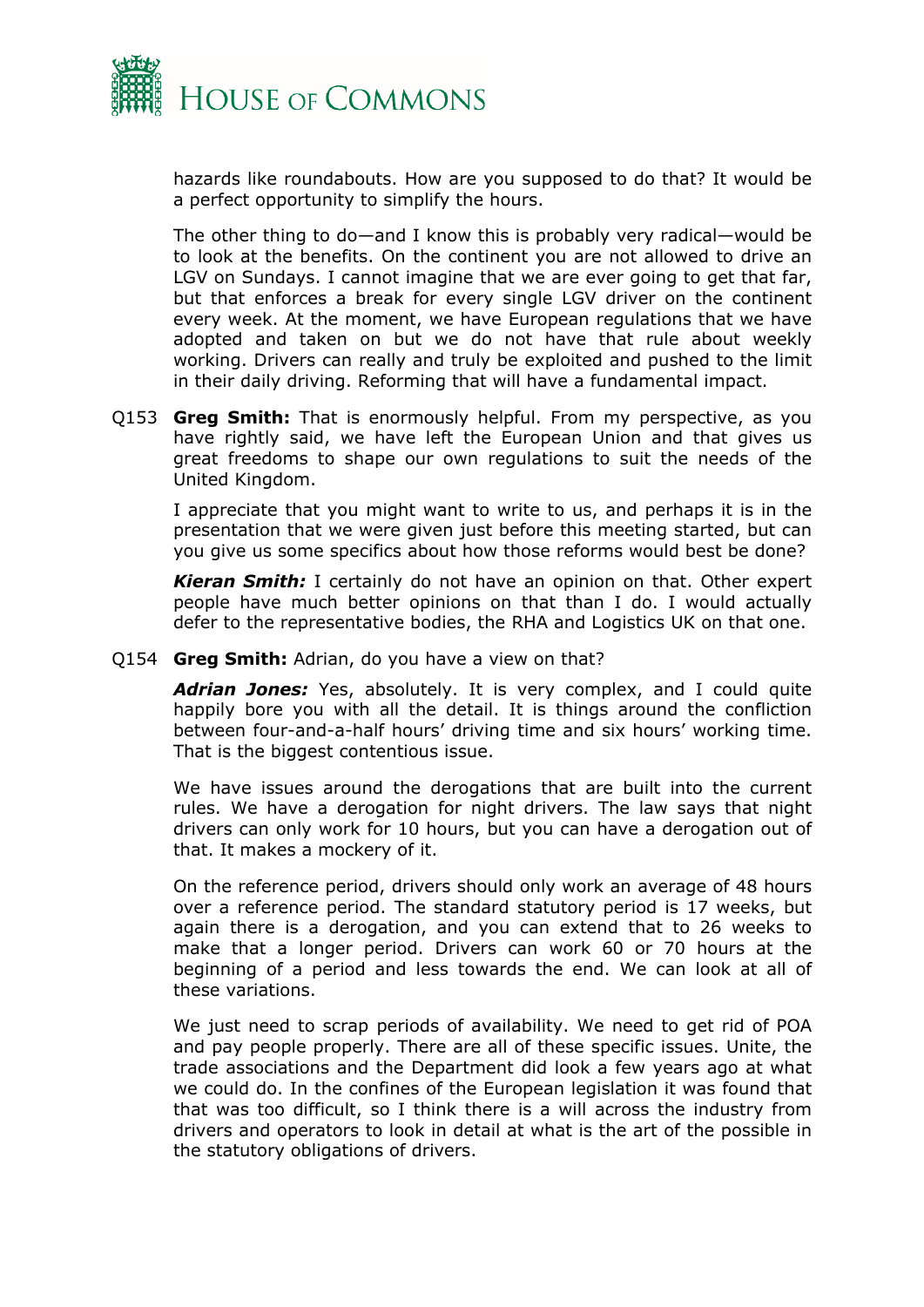

**Greg Smith:** That is great. If you do have further thoughts, and I am mindful of the time, I think the Committee would be interested in the detail of what reform we can make, what regulations make no sense that we can get rid of and what regulations potentially need tweaking for the UK market.

*Adrian Jones:* Absolutely. We can forward that.

Q155 **Greg Smith:** At the very end, I will change tack slightly and bring up a subject that is important to my constituency but has an impact nationally. Returning to the driver shortage question, how big an impact is it when Government turns up with massive great infrastructure projects that require huge construction staffing and so on? I am talking about HS2 in particular, but there are other projects available. In my constituency alone there are 600 HGV movements a day, on a quiet day, connected to the construction of HS2. How big an impact have big projects, led by the Government and funded by the taxpayer, had on disrupting other supply chains, with HGV drivers going into fuel runs, delivering to supermarkets or moving freight about and being abstracted by these huge, great, wellfunded and taxpayer-backed infrastructure projects?

*Adrian Jones:* To be honest, I am not sure. I think there would need to be a much more detailed look at the total number of drivers. We do not think there has been a huge shift. There are huge numbers of drivers. Hinkley Point is another example. The amount of supply chain workers, whether they be drivers or others, on those projects is huge. We welcome that. That secures employment and, usually, decent-quality employment.

Has that had a drain on other sectors? I do not believe that it will have done because all the evidence is there to show that, actually, the numbers have decreased. The actual number of drivers has decreased and the number of drivers required has gone up, so I do not think it has been a drain on other—

Q156 **Greg Smith:** But if the numbers have decreased and the state comes along and says, "We are spending £100 billion on this and are going to need thousands of movements a day," there is going to be a shift, is there not?

*Kieran Smith:* But it is over a long period of time. There are large infrastructure projects going on all the time. There was the A14, the M1 and HS2. You see tipper drivers especially—these are the sorts of guys who do all the earth works—moving around. They tend to be people who are happy to move around and live in a caravan. They move with the project. It is very hard to answer that one; it really is.

There are two other aspects, if I could volunteer them, that I think the Government could be looking at. I make the statement in the presentation that I have given you, which I invite you to read. In fact, there is a misconception that foreign labour has in some way stolen our jobs and helped to reduce wages. Both of them are completely untrue. Foreign labour only ever got to 40,000, so marginally over 12%. Quite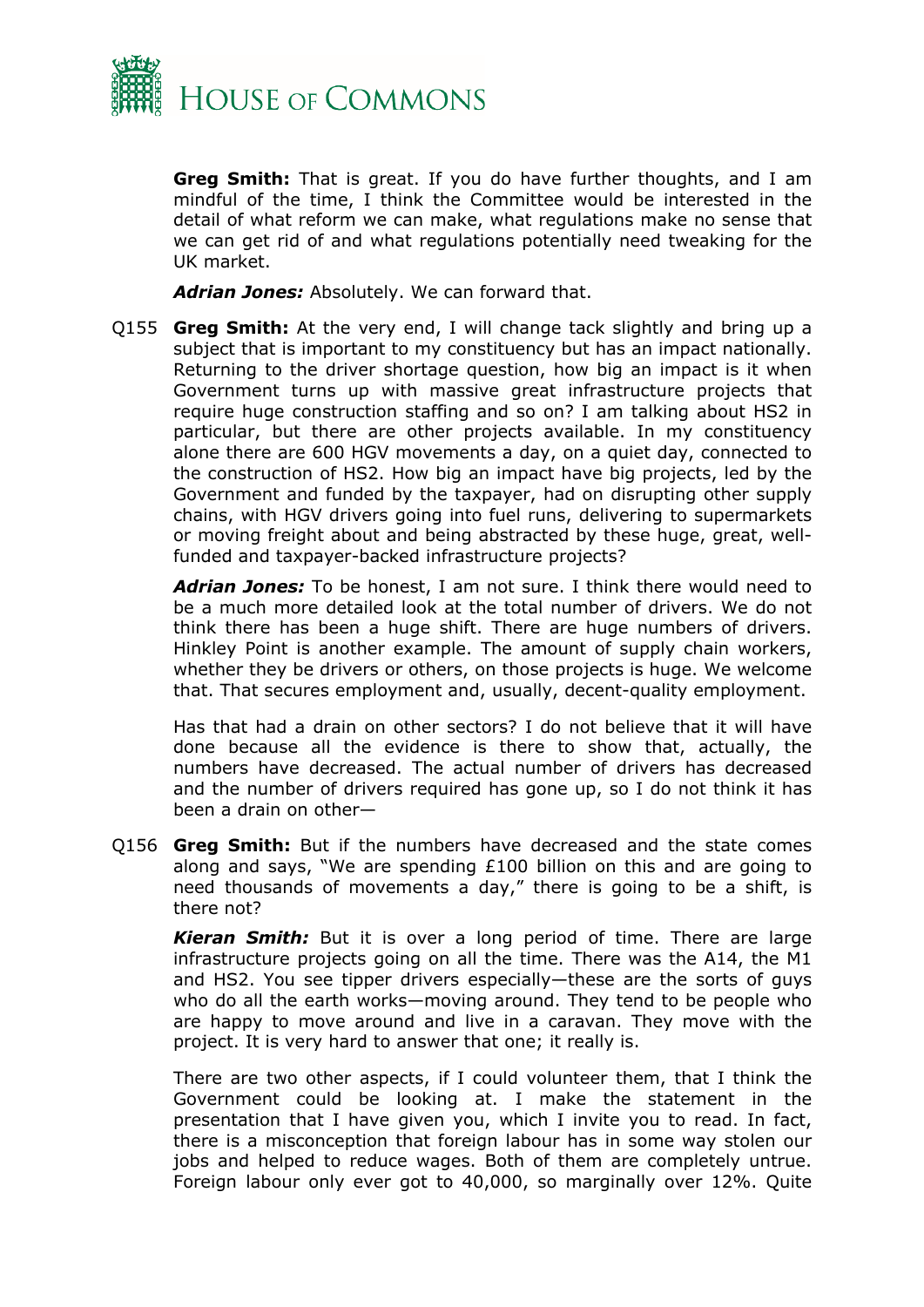

frankly, it is still here. We are only 7,000 down now relative to the beginning of the pandemic. In other words, they are not foreign labour. They are, in fact, settled or pre-settled labour.

The reality is that every Christmas it went up by about 10,000 and went down again in January and February. One of the things that this did—and I have plotted it and done the net; it is all in there—was to demonstrate that in fact the foreign labour cushioned any substantial increases or decreases in demand to the tune of 40% to 50% each time.

Given the inflexibility of the immigration system now, we have to find that flexibility within our own workforce. It may be possible, given the higher rates of wages, but we are going to find that out. The reality is that we are a cyclical sector. It does depend on what different industries and sectors are doing and their demand. We are going to have these peaks and troughs, one of them being Covid.

Essentially, by cutting off that source I do believe that we have cut off a level of flexibility. It would not be contradictory to our Brexit strategy to actually exercise some level of flexibility with regard to strategic labour that is not in any way detrimentally impacting the sector, which I do not believe it does.

The second thing we have done is to implement IR35, which albeit painful and expensive to the operators, and unwelcome, has brought a welcome change, theoretically to level the playing field and to bring wages up to the right level. It has had a cathartic effect on our sector, along with the AWR parity legislation, but it is not being enforced. Let us put it this way: it is not clear. Clarity is required as a matter of urgency to convey that to the community and specifically to the driving and haulage sector community, so that we all know where we stand. At the moment it is very evident that some large companies are taking one view and others are taking another. Some are saying they are within IR35 and others are saying that they are outside. The discrepancy is substantial in cost of labour to those companies, and those who stay within are going to be at a financial disadvantage. The sooner that can be resolved and clarified, the better. That is a Government and HMRC responsibility.

**Greg Smith:** I hear that very clear. That is something that we do need to reflect on within the report that we produce. Thank you very much.

Q157 **Chair:** Thank you. Wrapping up the evidence you have given, with perhaps a couple of additional points first, is the DVLA's and DVSA's performance in training and licence processing getting better?

*Kieran Smith:* I hear so, but it is only recent. Again, anecdotally, I do believe that the processing of medical renewals has been a fundamental problem. Although there is something called section 88 that allows you theoretically to permit a driver to continue, hauliers and agencies alike will be very averse to taking that risk because the onus is put back on the provider of the medical certificate and the driver. To be fair, the DVLA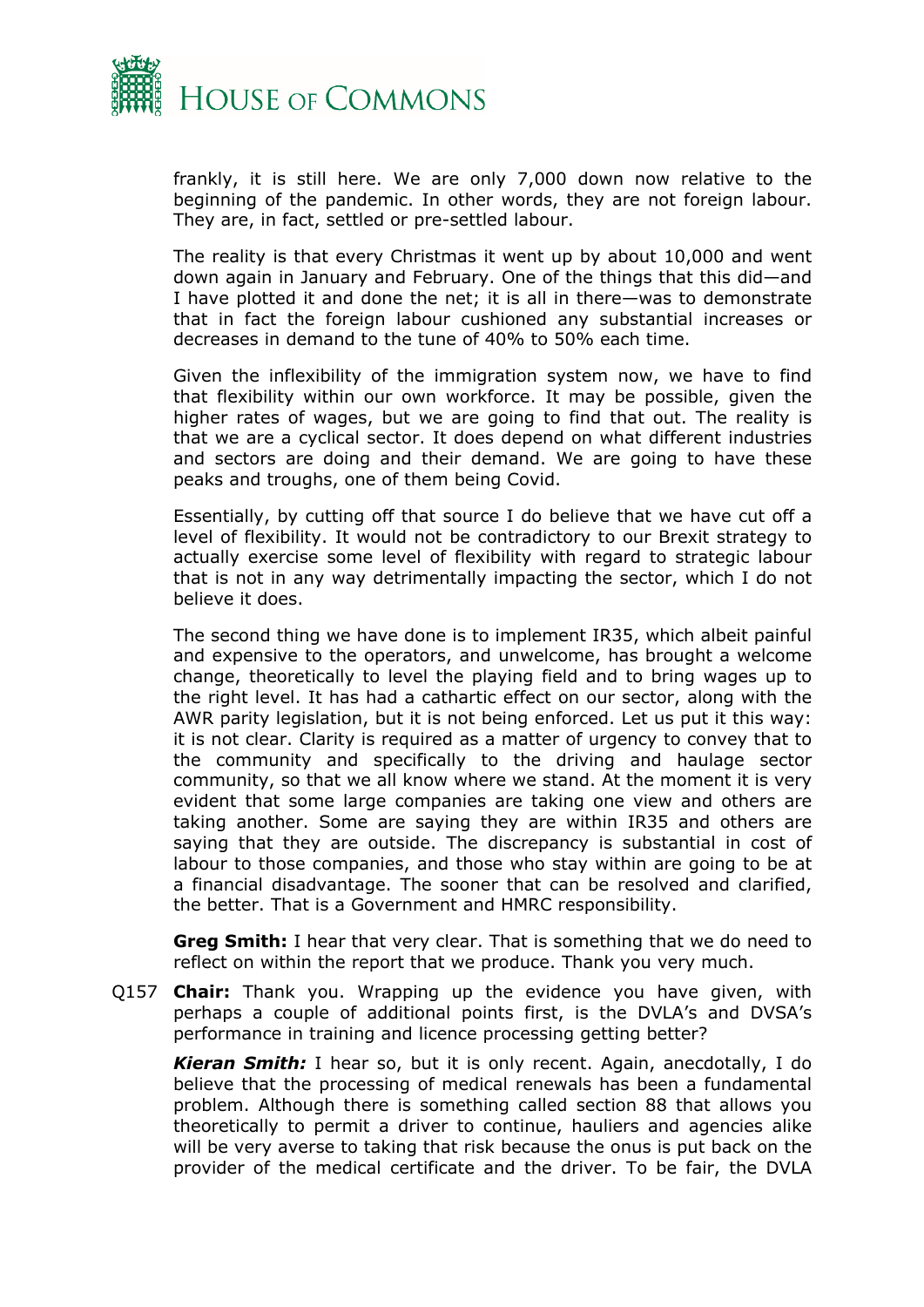

has not been responsive in confirming that the application has been received. If you cannot do that, you cannot then do it. The delay on the medical applications has been an issue.

*Adrian Jones:* I would fully agree with that.

Q158 **Chair:** We took evidence from Julie Lennard, chief executive of the DVLA. She said that the average for non-medical vocational licences was 13 working days from April to July. Medical was 70 working days. I do believe that the numbers have got better.

*Kieran Smith:* That needed to be prioritised as a matter of urgency. It still needs to be prioritised. I do believe that it is being, and I am hopeful that we will start to see an improvement.

**Grahame Morris:** One of Kieran's slides is showing above 5,000 on page 28 for HGV tests.

*Kieran Smith:* Yes, that is the testing.

Q159 **Chair:** I will be brief because we are about to lose our quorum. Perhaps I could summarise what has been said. If you look at the industry as a whole, if a big supermarket is going to build a distribution centre, they do not expect the Government to come and build it. That is part of their cost of business to help them expand. Yet those are the noises we hear on additional facilities to make working conditions better for drivers. The industry does not seem to be taking the lead in the same way as it would when it builds distribution centres. Is that fair?

*Adrian Jones:* I would agree with that. I think we have reached a point where, because of the vital nature of the industry, the Government have to take it seriously and provide the facilities for an essential part of the economy.

Q160 **Chair:** That was going to be my point. Are we looking at a situation where the Government can say to industry, "Right, you start providing this; otherwise we will intervene and either charge a levy and provide it ourselves or we will legislate"—and that might be something that this report looks like—"to have minimum standards," which Kieran mentioned? In that way, better working conditions will be delivered. Do you have a preference of which model should be there?

*Adrian Jones:* Voluntary or compulsion?

Q161 **Chair:** Yes. Effectively what you are saying—

*Adrian Jones:* Voluntary has not worked, has it?

Q162 **Chair:** It is similar to how the Government reacted with the sugar tax. It said, "If you do not reduce the amount of sugar in your products, we will start hitting you with a tax or a levy." You could do the same and say to the industry, "If you do not start providing these facilities to make working conditions better and to fix this market, then we will start doing it for you with a levy."